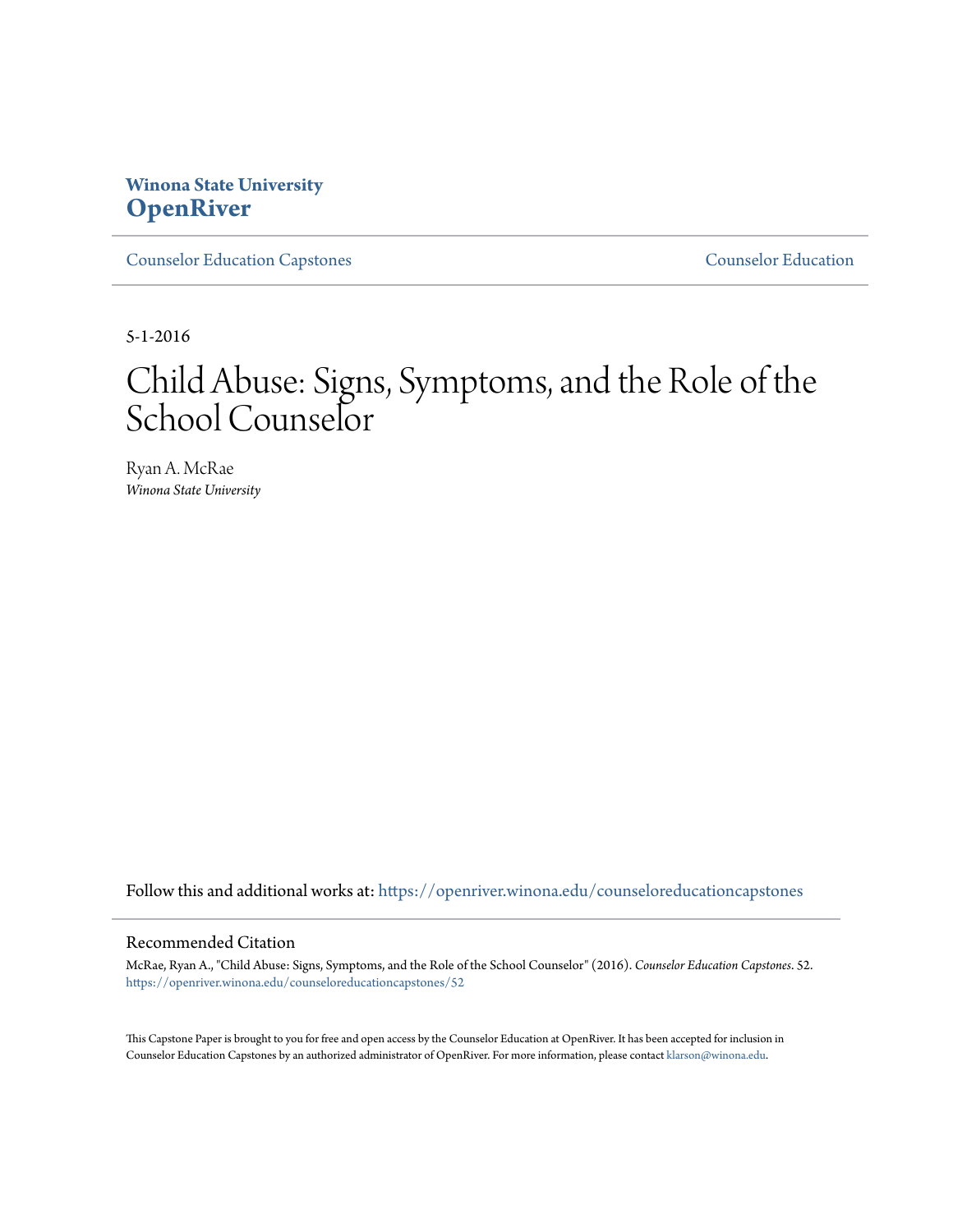# CHILD ABUSE: SIGNS, SYMPTOMS, AND THE ROLE OF THE SCHOOL COUNSELOR

Ryan A. McRae

A Capstone Project submitted in partial fulfillment of the

requirements for the Master of Science Degree in

Counselor Education at

Winona State University

Spring 2016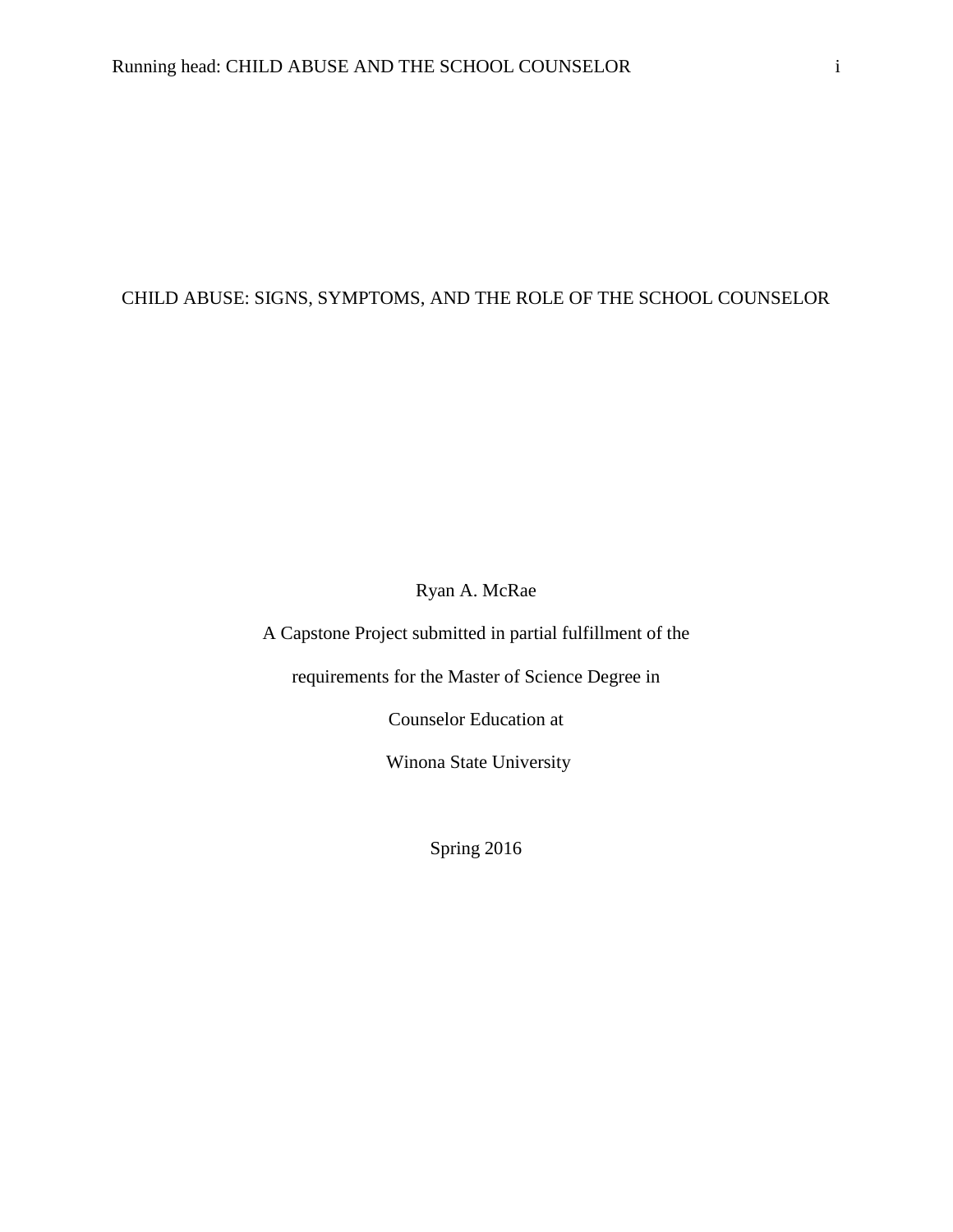# **Abstract**

Victims of abuse experience trauma which affects their academic and social/emotional well being. The purpose of this paper is to examine the prevalence of abuse, to be able to identify signs and symptoms of abuse, and to explore the school counselor's role ethically in reporting suspected child abuse in addition to their role in providing direct and indirect services to students. Common perpetrators of abuse and physical, emotional/behavioral, and academic warning signs will be discussed. Lastly, school counselors' ethical responsibilities to respond to child abuse, the importance of confidentiality and informed consent/mandated reporting, how to report to Child Protective Services (CPS), and how to provide various direct and indirect services to meet the needs of all students will be addressed.

**Keywords:** abuse, sexual abuse, school counselor, prevention, symptoms, services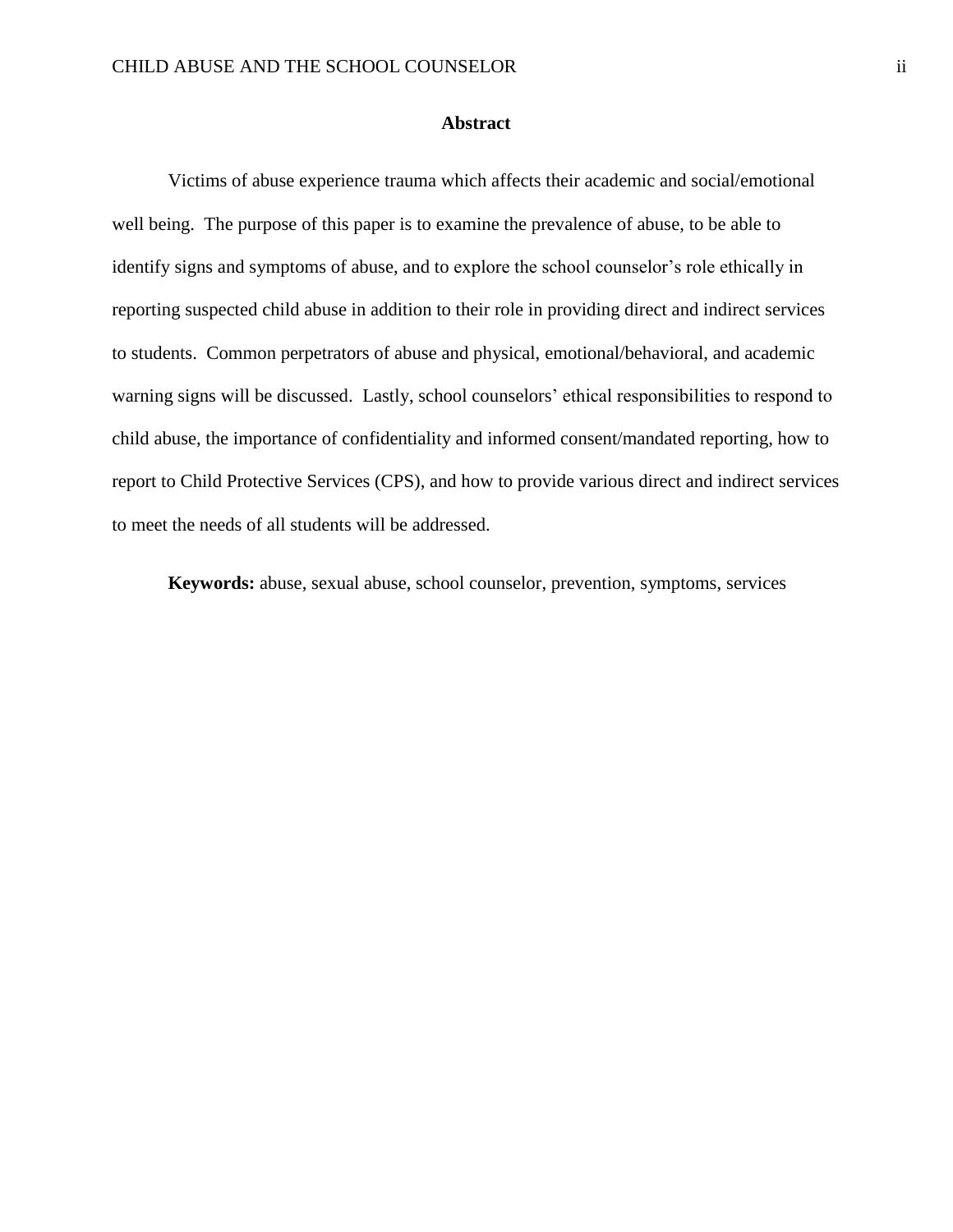| <b>Contents</b> |  |
|-----------------|--|
|-----------------|--|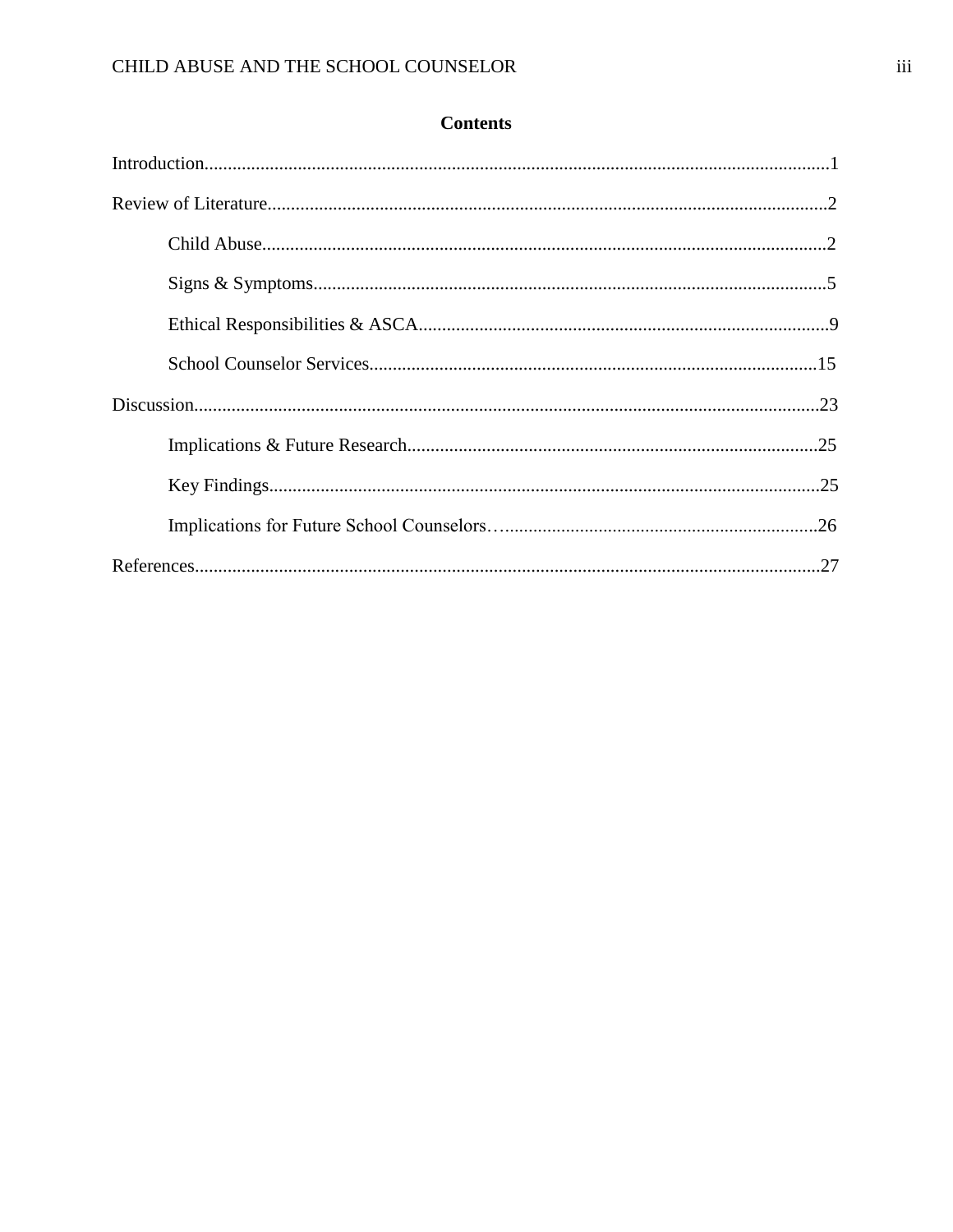# **Introduction**

Every ten seconds a report of child abuse is made in the United States (Child Help, 2012). State agencies in 2012 estimated that nearly 686,000 children and adolescents were reported to be victims of child maltreatment, which is enough children to fill nearly ten modern football stadiums (Child Help, 2012). In addition, almost 81% of child abuse cases find the parents to be the perpetrators of the abuse (Van der Kolk, Hopper, & Crozier, 2001). While the exact numbers vary from every source, the scope of the problem that is child abuse is very large and complex regardless of where you look.

The purpose of this review is to inform educators about the signs and symptoms of abuse and more importantly to discuss the school counselor's role in advocating and providing services for all students to prevent future or further abuse from occurring. Education and prevention at an early age for both students and teachers is important so victims can be identified and get the help and services that are needed.

School counselor's role in providing services for students that have experienced physical or sexual abuse is important. The American School Counselor Association (ASCA) suggests that counselors should demonstrate an understanding of child abuse problems, recognize and detect indicators of abuse, and provide strategies for preventing and combating the cycle of child abuse (Brown, Brack, & Mullis, 2008). ASCA has also outlined several competencies in response to the type of services school counselors are expected to perform which will be explored more in this paper.

Overall, this paper aims to discuss the prevalence of child abuse in the U.S., the signs and symptoms of abuse, and school counselor's role in advocating and working with these students. Thus, this paper can help provide a framework for school counselors on effective ways to address this issue.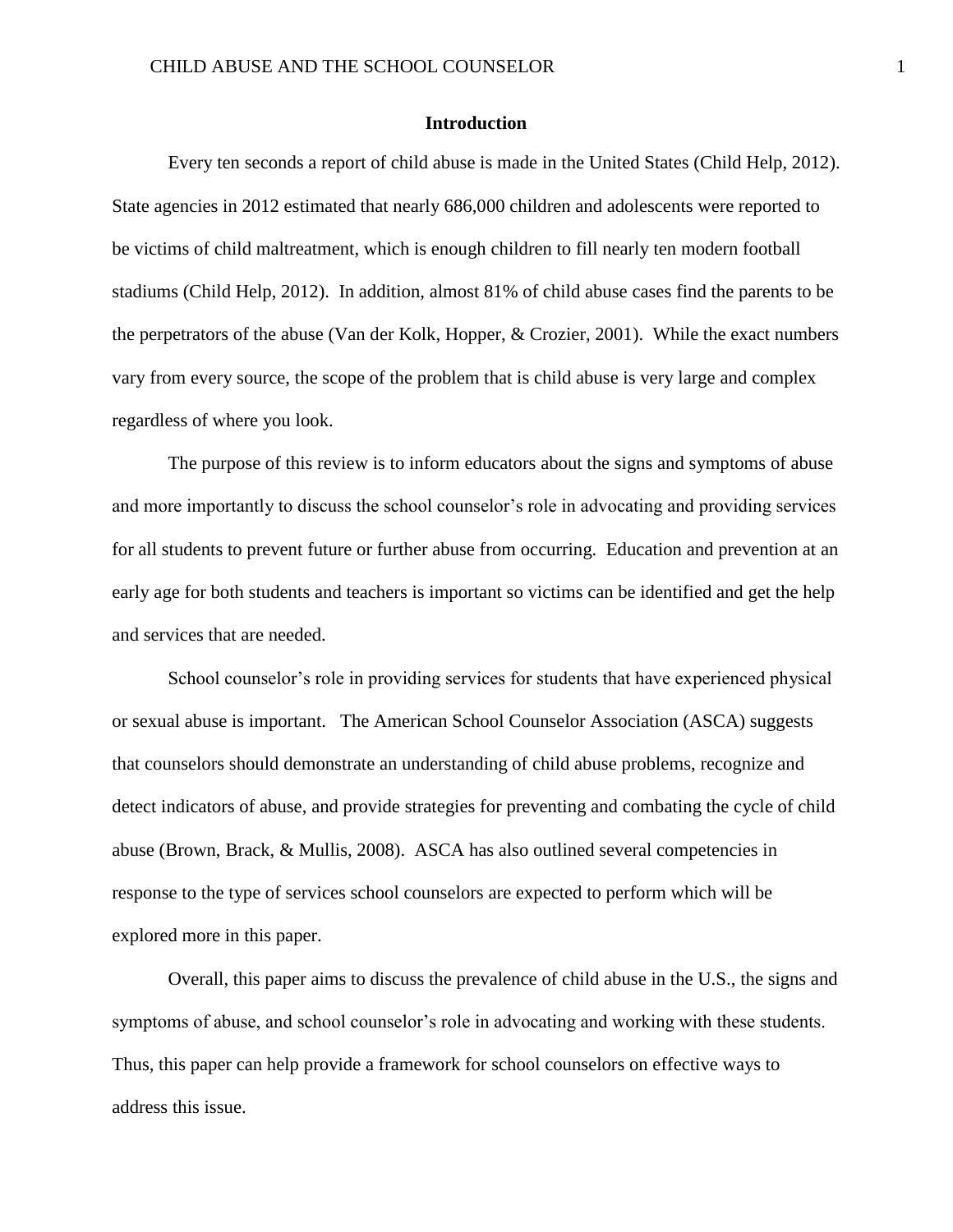# **Review of Literature**

The purpose of this literature review is to examine the characteristics of child abuse including its prevalence, the signs and symptoms, the role of the perpetrator, and finally discussing the role of the school counselor in relation to the effects of abuse. There is a vast amount of information on child abuse but a minimal amount of research in regards to preventative and responsive services at school. The findings of this review intend to focus on the school counselor's role in providing preventative and responsive services in the wake of child abuse.

Physical and sexual child abuse is extremely common in today's society. Some statistics show that in any given classroom, one to five children could be victims of sexual abuse alone (Daignault & Hebert, 2009). Sexual abuse is defined as "involving a child in sexual activity that the child does not fully comprehend, is unable to give informed consent to, is not developmentally prepared for, or is enforced without the child's consent" (Schonbucher, Maier, Mohler-Kuo, Schnyder, & Landolt, 2014, p. 571). Additionally, of the 80% to 90% of sexual abuse cases that are reported, the perpetrator is known to the victim and is often a member of the victim's family (Minard, 1993).

# **Child Abuse**

**Prevalence.** According to the Federal Child Abuse Prevention and Treatment Act (CAPTA), child abuse and neglect is, "Any recent act or failure to act on the part of a parent or caretaker which results in death, serious physical or emotional harm, sexual abuse or exploitation"; or "an act or failure to act which presents an imminent risk of serious harm" (U.S. Department of Health and Human Services, 2010, p. 6). In addition, Lewin and Herron (2007) state that neglect is "the persistent failure to meet a child's basic physical and/or psychological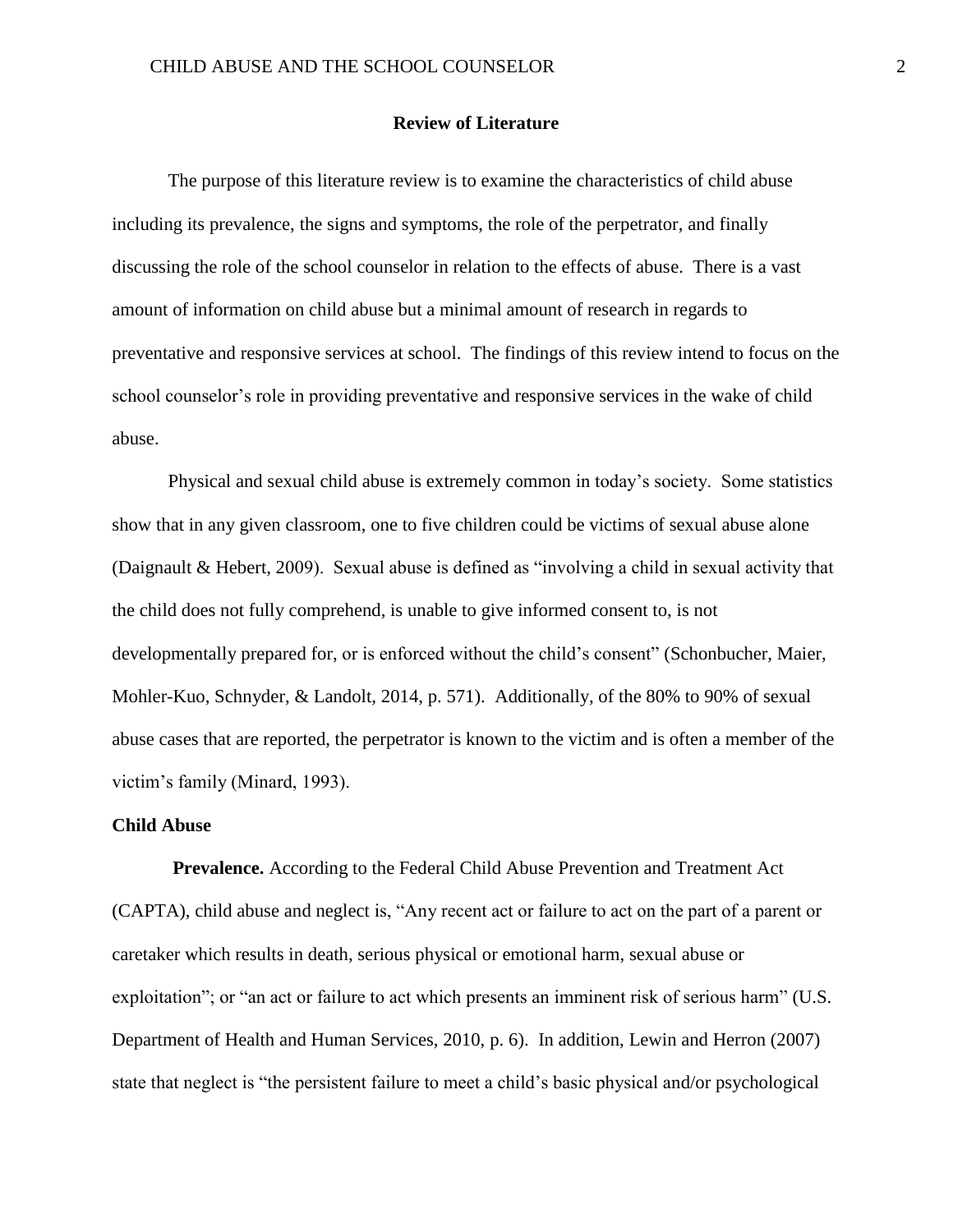needs, likely to result in the serious impairment of the child's health or development" (p. 94). Definitions vary from state to state and by agencies.

Over the past two decades reports of abuse and neglect have remained relatively constant. Statistics from Van der Kolk, Hopper, and Crozier (2001) found that in 1997 Child Protective Services (CPS) received an estimated 3.195 million reports of child abuse or neglect. Neglect was the most common form of abuse, detailing 52% of the reports while physical abuse accounted for 26%, sexual abuse 7%, and emotional abuse 4% (Van der Kolk et al, 2001).

A decade and a half later, many of the statistics remain the same. The Department of Health and Human Services (DHHS) detailed in "Child Maltreatment 2013", the prevalence of child abuse and neglect. The report states that in 2013, CPS agencies received 3.5 million referrals involving 6.4 million children (U.S. Department of Health and Human Services, 2013). Paraprofessionals consisting of teachers, police officers, lawyers, and social services staff accounted for three fifths of the reports (U.S. Department of Health and Human Services, 2013). Of these reports, one fifth were substantiated resulting in 678,932 victims of child abuse and neglect. Much like the 1997 data, neglect represented the highest rates (79.5%), while physical abuse was second (18%), and sexual abuse was third (9%) (U.S. Department of Health and Human Services, 2013).

**Perpetrators.** There are many characteristics, trends, and risk factors that contribute to the profile of perpetrators of child abuse. Statistics from Van der Kolk et al. (2001) affirm that parents constitute for 81% of child abuse perpetrators while other relatives account for 10.6%; only 8.4% were not related to the child. Women also accounted for a majority of abuse (65%) but males were more likely to physically abuse (67% to 40%) and sexually abuse (89%) victims (Van der Kolk et al., 2001). Statistics in 2013 from the DHHS support data from 16 years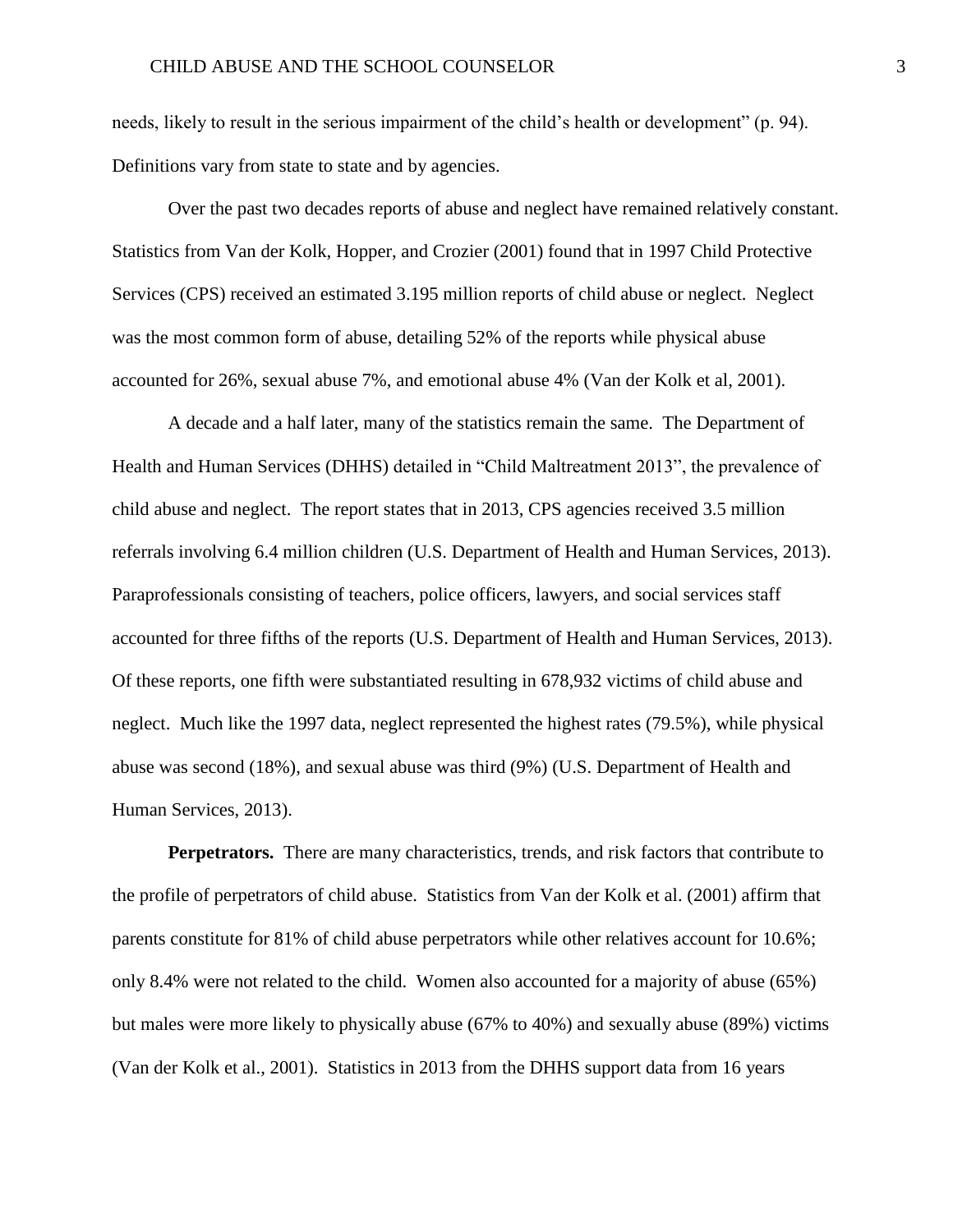#### CHILD ABUSE AND THE SCHOOL COUNSELOR 4

earlier. In 2013, parents accounted for 91.4% of all maltreatment while 13% occurred from those who weren't victim's parent (U.S. Department of Health and Human Services, 2013). In addition, 83% of the perpetrators were 18 to 44 years old, 53.9% women and 45% men; 87.8% of sexual abuse occurred from men while physical abuse was split 50/50 (U.S. Department of Health and Human Services, 2013).

Similarly, there were several risk factors identified in cases of child abuse. Coming from a single family home made for a "greater risk of being harmed by physical abuse, emotional neglect, educational neglect, and sexual abuse" (Van der Kolk et al., 2001, p. 4). A study in 1993 found that 90% of all maltreatment occurs in families where the income is below the national median, moreover "children in families below the poverty level are 13 to 17 times more likely to be abused" (Van der Kolk et al., 2001, p. 4). The 2013 report from the DHHS also states that there is "some research to support for caregiver poverty and low socioeconomic status (SES) as a risk factor for abuse and neglect" (p.23)

Other than SES, data from other studies show additional characteristics of perpetrators. A review from Becker (1994) found that "one of the most publicized characteristics of sex offenders is a past history as a victim of abuse" (p.179). Becker noted that in a study conducted by Johnson and Schrier (1985) that had a sample of male juvenile sex offenders, 19% had been physically abused while 48% had been sexually abused.

There are many factors and demographics that profile who a child abuse perpetrator is. Predominantly, most perpetrators know the victim and are related to the victim. Additionally, those that are perpetrators generally come from a low socioeconomic household and some may have previous history of abuse and neglect themselves (Becker, 1994). Because of these risk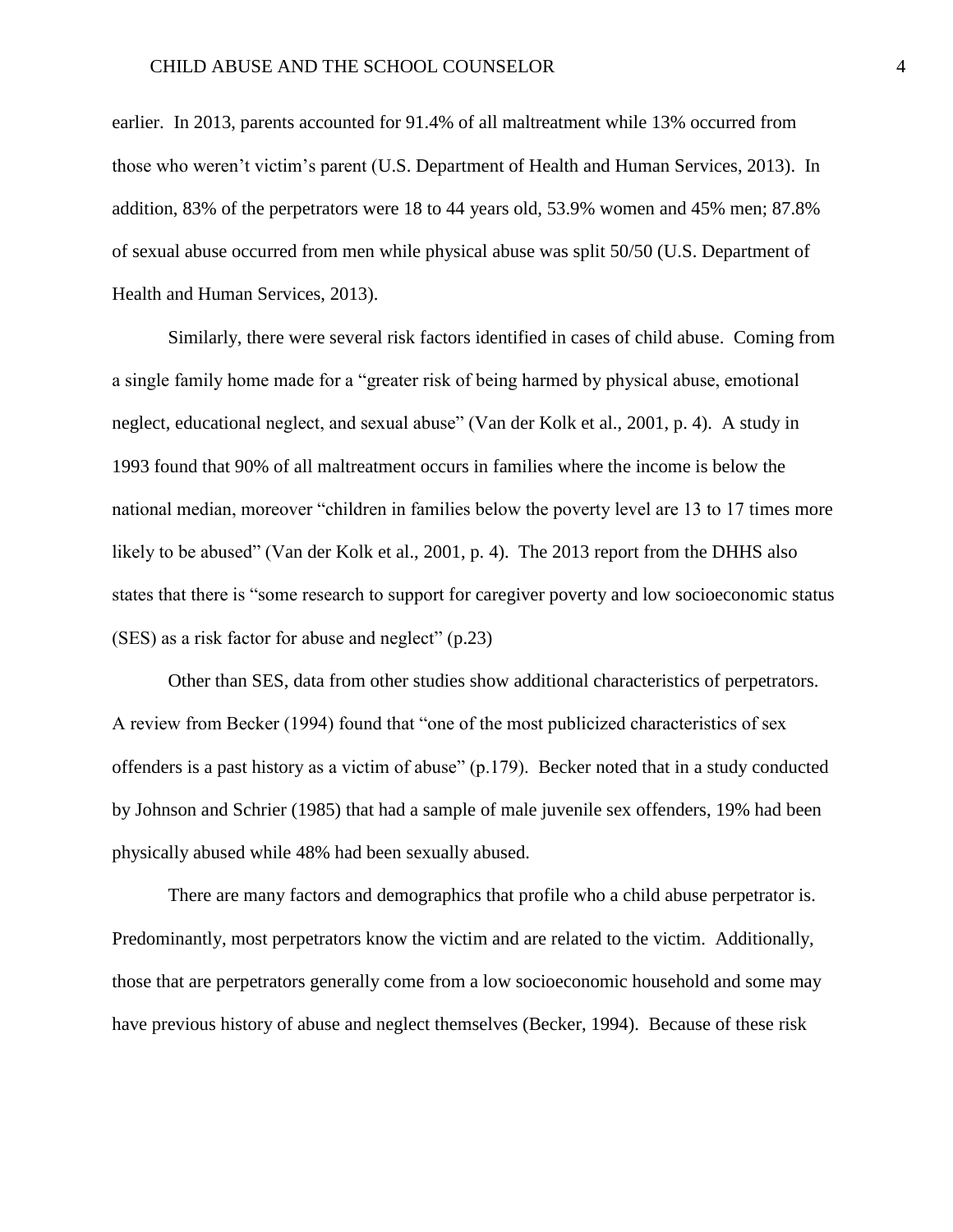factors and the prevalence of child abuse in society, it is beneficial for individuals working with children to be educated on the signs and symptoms of child abuse.

# **Signs and Symptoms**

**Physical signs.** The most noticeable way of identifying child abuse is through observations of physical signs on a child. Physical abuse is direct harm to a child's body on one or more occasions (Odhayani, Watson, & Watson, 2013). Many noticeable signs or symptoms include a dirty body, nails or clothes, matted or thin hair, body odor, dental cavities, chronic infestation (i.e. head lice), chronic rash, infected sores, or thin limbs (Lewin & Herron, 2007). It is important to note that physical injuries can be external, such as lacerations or burns, while others could be internal (i.e. bruised organs). It may also be common to see manifestations of enuresis (i.e. involuntarily urinating oneself) or encopresis (i.e. involuntarily defecating oneself) (Odhayani, Watson, & Watson, 2013). If a physical injury is noticed it is also critical to determine if the child's explanation for the injury warrants the severity of that injury (Mayo Clinic, 2015). Also, physical signs of sexual abuse can be apparent if it is noticed that a child is bleeding in the genital area, there's blood in the child's underwear, or if a child has trouble walking or sitting and complains of genital pain (Mayo Clinic, 2015).

**Emotional and behavioral signs.** Emotional and behavioral signs and symptoms also can help indicate victims of child abuse. Many physical symptoms of abuse have the opportunity to heal quickly, but psychological abuse can have a more long term effect with severe consequences. According to Child Welfare Information Gateway (CWIG, 2013), the instant emotional effects of abuse and neglect include "isolation, fear, or an inability to trust; this can translate into lifelong psychological consequences including low self-esteem, depressions, and relationship difficulties" (p. 4). Furthermore, abuse is a risk factor for borderline personality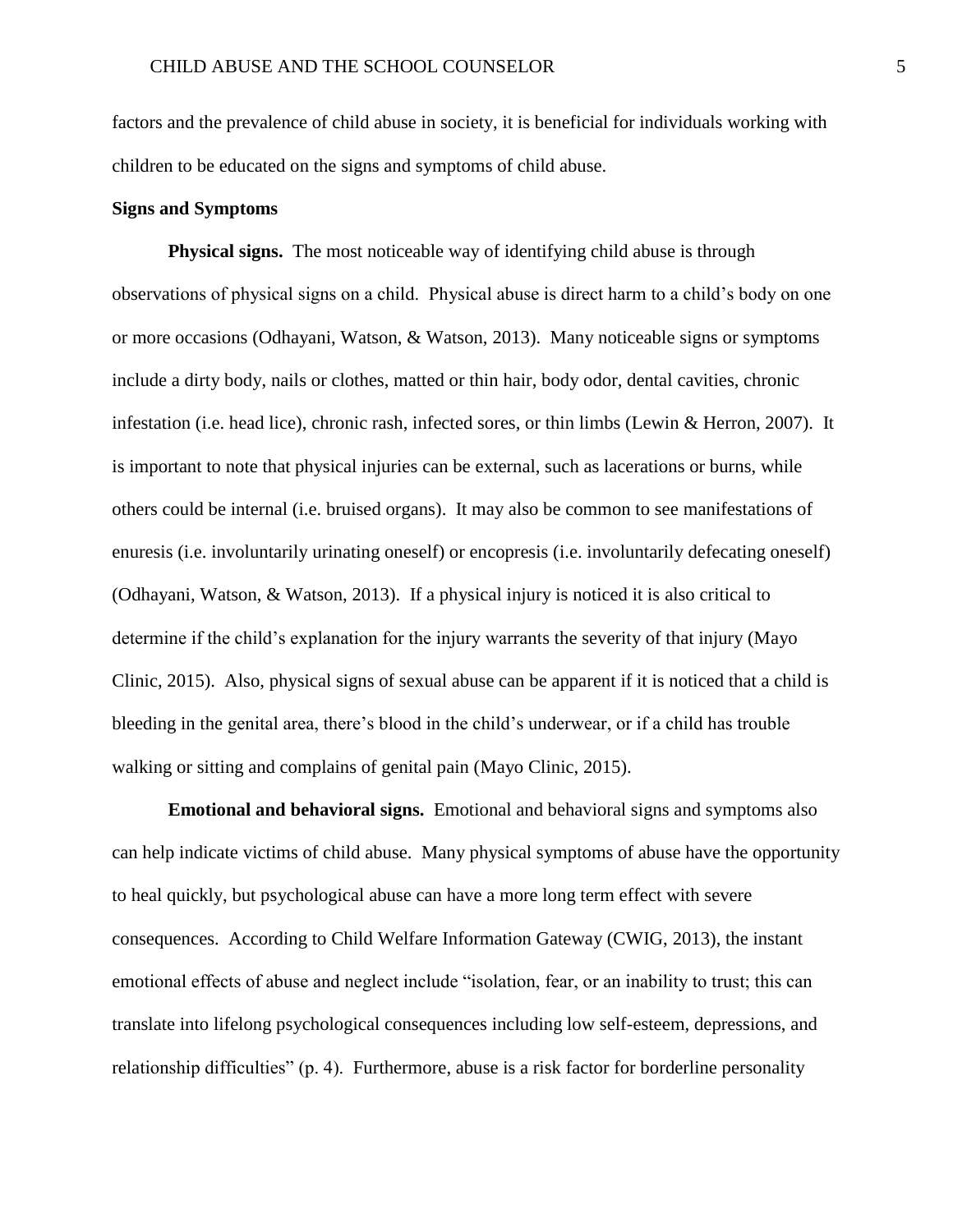disorder, depression, anxiety, and other psychiatric disorders (CWIG, 2013). Other long term consequences include an increased chance of neglecting cigarettes, illicit drugs, and alcohol (CWIG, 2013).

Shortly after abuse victims have a noticeably different personality from their normal behavior and emotional state. Some of the changes in behaviors include; a) the loss of self confidence and self-esteem, b) social withdrawal or loss of interest or enthusiasm in previously enjoyed activities, c) avoidance of certain situations, d) desperately seeking affection, e) attempts to run away, f) attempts at suicide, g) rebellious or defiant behavior, h) sexual behavior or knowledge that's inappropriate for the child's age, and i) poor school attendance (Mayo Clinic, 2015). Finally, Odhayini, Watson, and Watson (2013) include the refusal to eat and being afraid or flinching while being touched.

Other research from Stirling and Amaya-Jackson (2008) focused on attachment issues in the aftermath of child abuse. Their research notes that if a parent is abusive, "attachment for a child can be confused and disorganized" and the child "no longer feels safe" (p. 670). Stirling and Amaya-Jackson (2008) believe that symptoms attributed to abuse can be grouped into three main behavioral categories:

1) Re-experiencing through intrusive thoughts, dreams, and "flashback" recollections;

2) Avoidance of reminders and numbing of responsiveness, including social withdrawal, restricted range of affect, and constriction of play; and

3) Physiological hyper arousal in the form of hyper vigilance and exaggerated startle response, attention and concentration problems, and sleep disturbance (p.668).

When a child first experiences abuse the emotional response can be instant while others lay dormant in various behaviors. Some children's moods and emotions change from their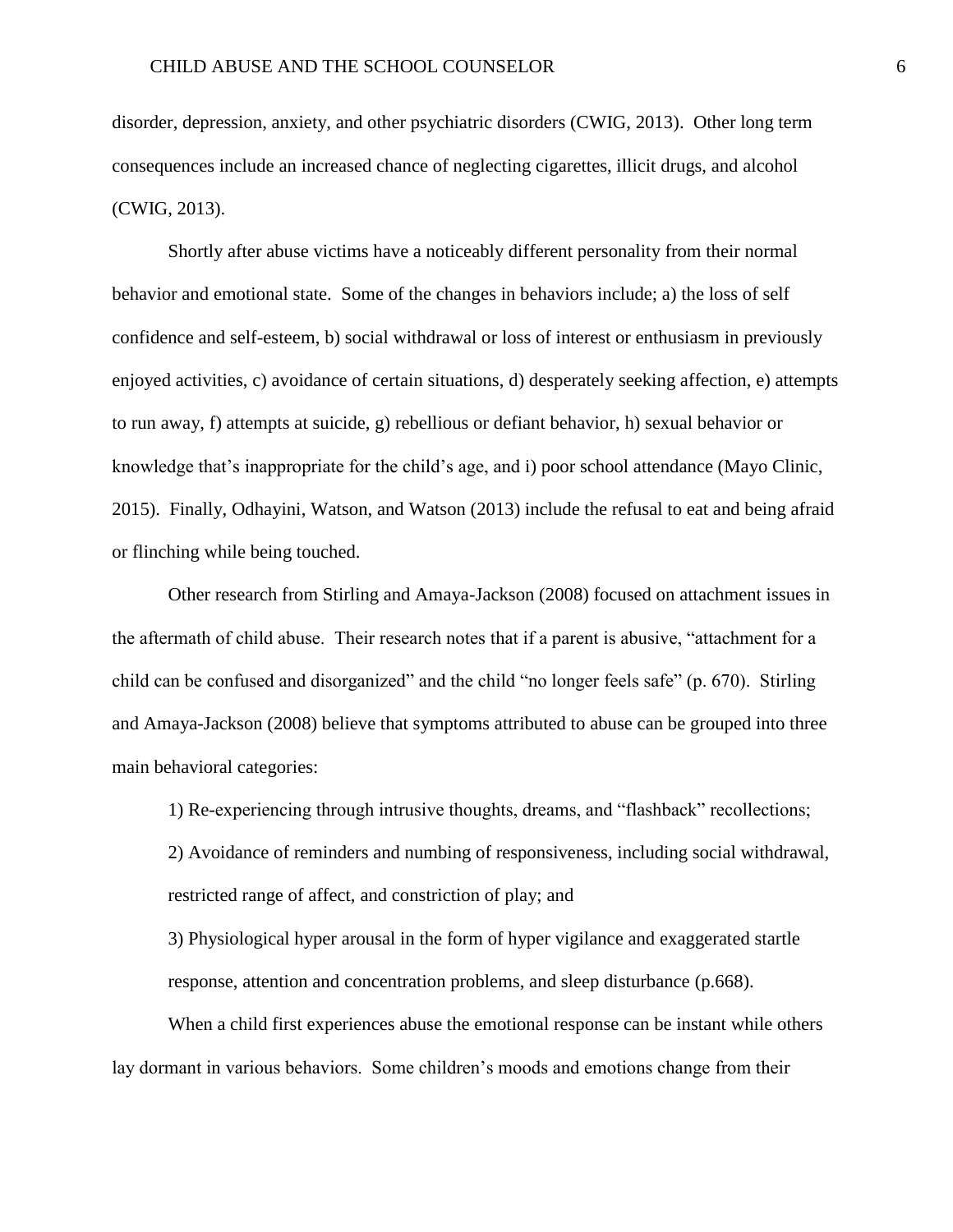normal state while others revert to altered behavior or struggle with attachment and relationships. As a result, some responses manifest in the school environment.

**Academic signs.** Researchers have found that abused children have poorer educational outcomes when compared to peers and that many factors contribute to academic achievement and failure among this population (Tanaka, Georgiades, Boyle, & MacMillan, 2015). Studies by Daignault and Hebert (2009) and Tanaka et al. (2015) explored differences in educational attainment among physically and sexually abused children and what factors contribute to their success.

Tanaka et al. (2015) reviewed data from the Ontario Child Health Study conducted in 1983 and completed in 2001, which examined similarities and differences between children that were either physically abused, sexually abused, or both. Results revealed that the number of years of education among young adults with severe physical abuse was fewer than two other groups: non-severe physical abuse and no physical abuse (Tanaka et al., 2015). Exposure to severe physical abuse was also significantly associated with a reduction in years of education by .6 years (Tanaka et al., 2015). Furthermore, the percentage of young adults who failed to graduate high school was largest among the severely physically abused group (16.3%) compared to 7.4% of those who were not physically abused (Tanaka et al., 2015). Much like the physically abused group, those that reported exposure to child sexual abuse had "fewer years of education and a higher percentage of those that failed to graduate from high school than the group that reported no sexual abuse" (Tanaka et al., 2015, p. 203).

Further research from Slade and Wissow (2007) intended to assess whether childhood maltreatment is associated with emotional and behavioral problems throughout childhood. Their study reviewed data from the 1994-2002 National Longitudinal Study of Adolescent Health.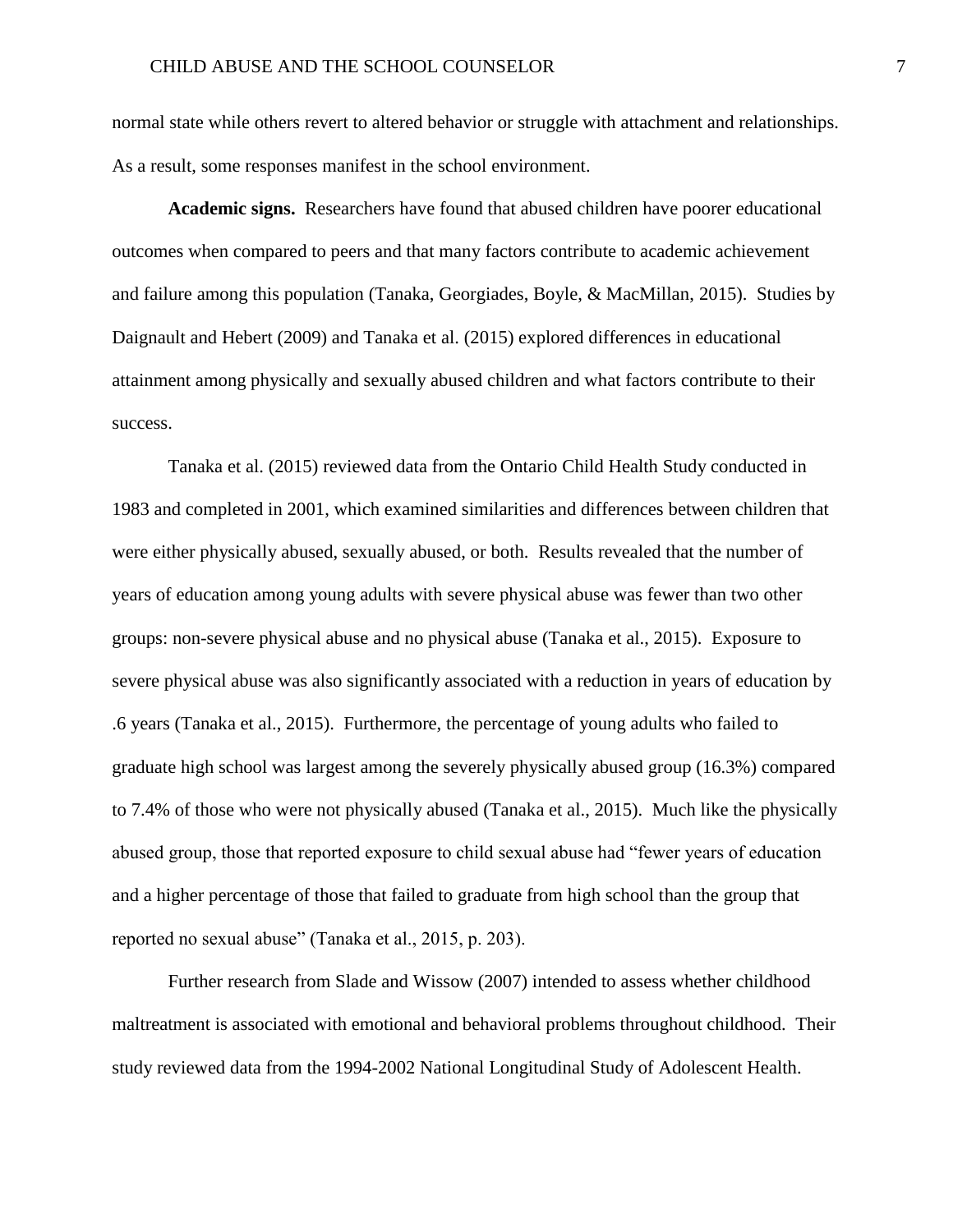After reviewing this study, Slade and Wissow (2007) determined that "more intensive forms of childhood maltreatment (before the start of  $6<sup>th</sup>$  grade) were robustly associated with low GPA and problems completing homework assignments" (p. 6). In their review of literature, they also detected that children who are maltreated receive lower ratings of school performance from teachers in addition to scoring lower on cognitive assessments and standardized tests of academic achievement (Slade & Wissow, 2007). According to Brown, Brack, and Mullis (2008), "sexual abuse survivors also cope in negative ways that create problems for them in school, such as lying, making up excuses, placing blame on other people or situations for not completing schoolwork or paying attention, acting apathetic about or refusing to do homework, and getting angry at the teacher" (p.369). All of these symptoms and signs contribute to academic failure and possible dropout. Consequently, victims develop strategies to deal with the emotional, physical, and academic repercussions of abuse in an attempt cope with their trauma.

**Coping strategies.** Cases of child abuse are not all the same, as a result victims responses to abuse is also different. Research conducted by Chaffin, Wherry, and Dykman (1997) identified various coping strategies that adolescents (7-12 years old) use on a daily basis. Their study was comprised of 84 sexually abused children who were recruited from various health clinics and support programs. Children's parents and teachers also participated and were given a variety of questionnaires and interviews in order to obtain data. Results identified four different coping strategies used by the participants labeled as avoidant, internalized, angry, and social coping. In the study, avoidant was the only strategy found to be associated with fewer behavioral symptoms (Chaffin et al., 1997). Though this seems positive, avoidant strategies usually only produce short-term benefits which lead to long-term problems. Chaffin et al. (1997) observed that, "avoidant coping may buffer initial stress responses only to preclude the sorts of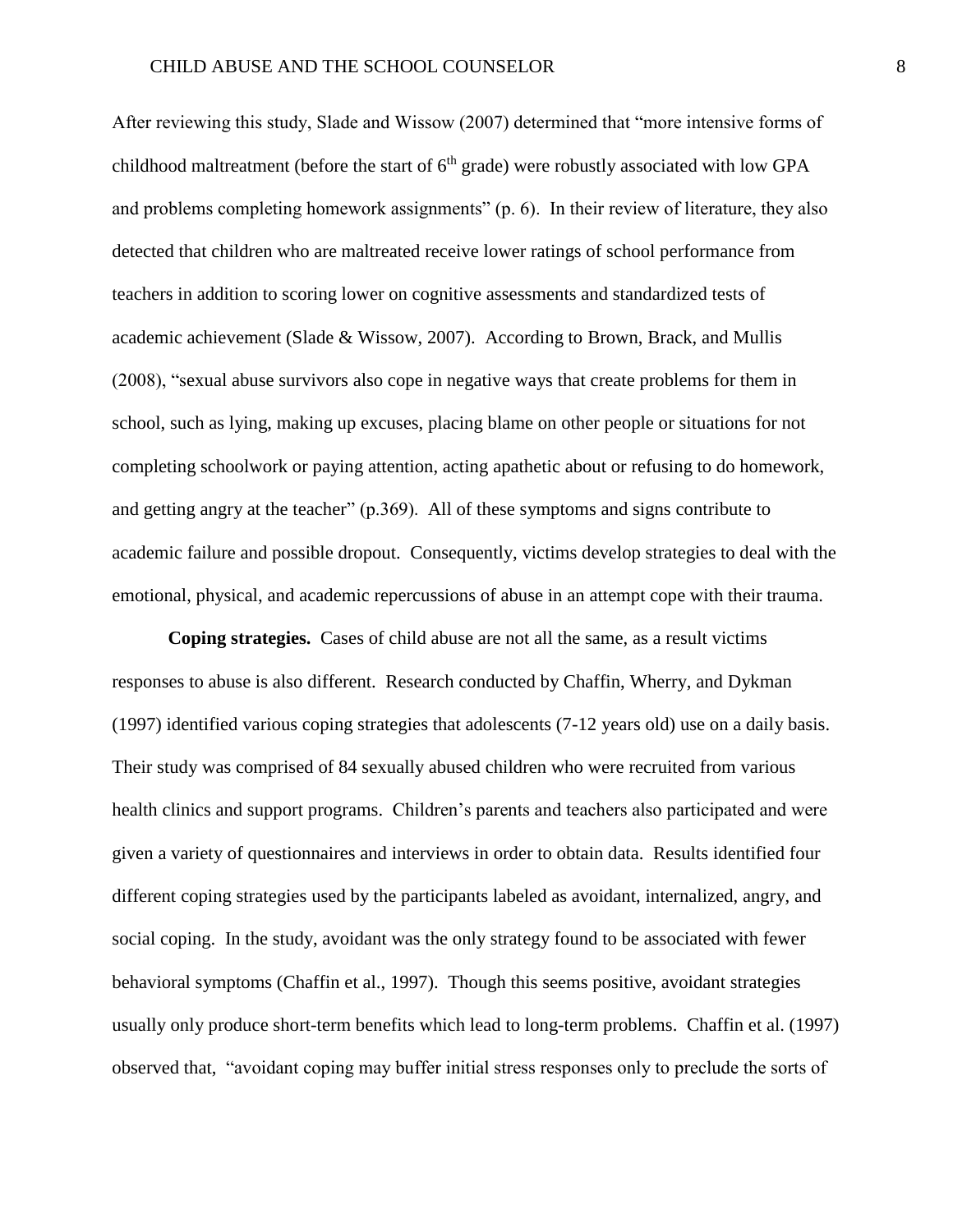cognitive processing thought to be necessary for long-term resolution of the trauma" (p. 237). Internalized coping was associated with resignation, self-blame, and isolation that are precursors to adverse outcomes (Chaffin et al., 1997). Comparatively, the results showed that children who received negative reactions about their abuse used greater amounts of internalized coping which also lead to more guilt (Chaffin et al., 1997).

While avoidant strategies were associated with fewer behavioral problems, blaming others and releasing anger was associated with the greatest number of behavioral symptoms. Therefore, interventions that include releasing anger towards the perpetrator should be avoided. According to Chaffin et al. (1997), the final strategy, social coping, "was the only strategy unrelated to negative abuse-related or general behavioral symptoms" (p. 238). Social coping was also associated with less extreme abuse which may be the reason why participants more actively seek social support. Overall, this study determined that avoiding and internalizing traumatic experiences can have a negative effect on victim's well-being. Thus, it is important that support networks respond empathically and help victims express their internal feelings so they do not pose bigger problems in the future. Administrators, teachers, and parents, led by school counselors, can provide that network to ensure a safe school environment.

## **Ethical Responsibilities and the American School Counseling Association (ASCA)**

**Confidentiality and informed consent.** School counselors have a unique role in working with students that mental health counselors often do not have to deal with. This role includes working with clients that are not legally adults. In terms of confidentiality, there are limitations as to what information can and cannot be shared outside of the counseling relationship. It is a delicate balance in which a school counselor wants to ensure their trust in their students so that students feel comfortable approaching them. Lazovsky (2008) emphasizes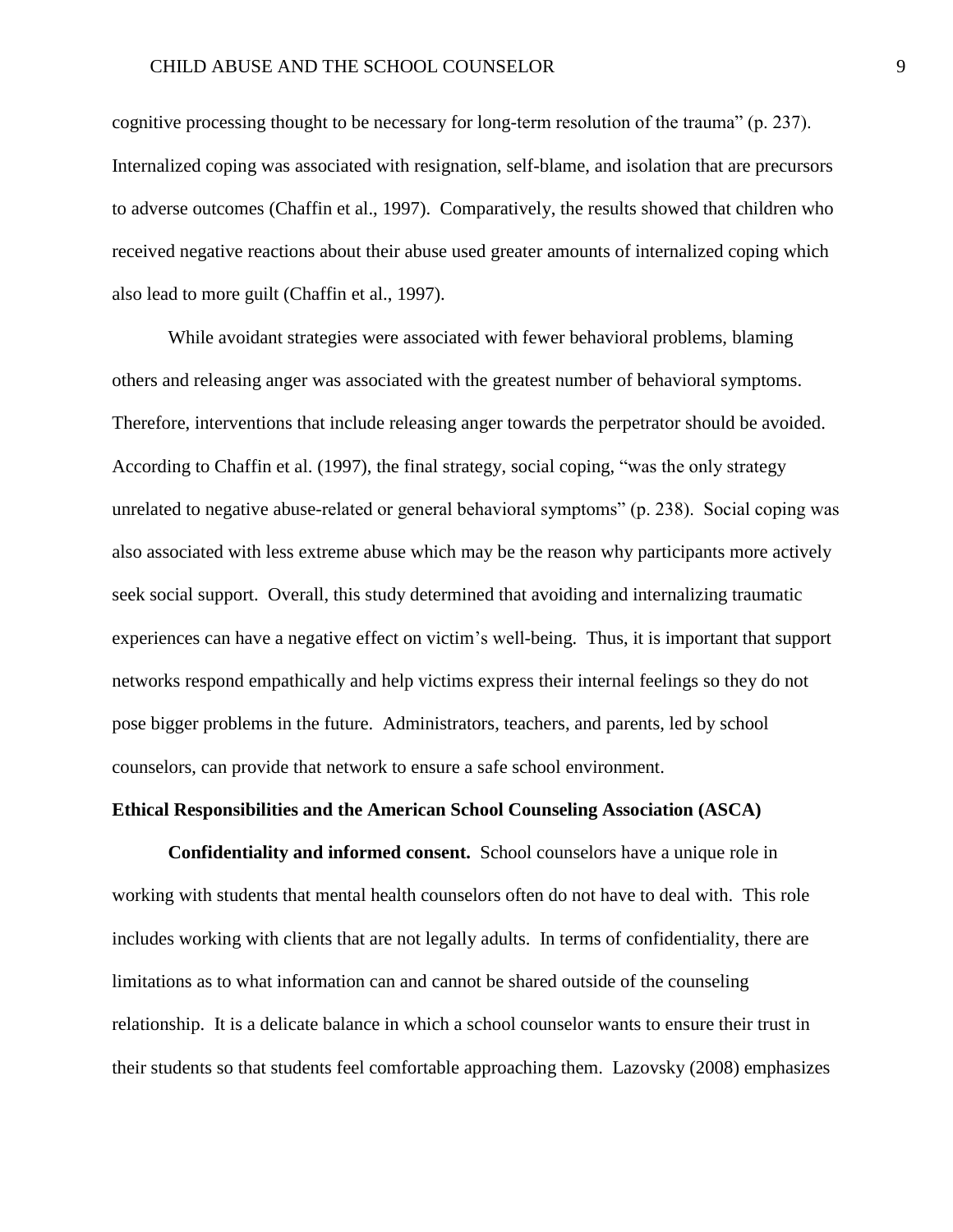this point when mentioning that "establishing trust between counselor and client is critically important in the ensuring success of the entire counseling process" (p. 335).

School counselor's primary obligation for confidentiality is to the student but they must balance that obligation with the legal and inherit rights of parents and guardians and their rights to be the guiding choice in their children's lives (Lazovsky, 2008). Under the Family Educational Rights and Privacy Act (FERPA), parents have the right to talk to teachers and school administrators about their children and also have the right to see records and decide their child's participation in various activities (Dahir & Stone, 2012). Consequently, students are not legally able to make their own decisions so their legal rights belong to their parents (Dahir & Stone, 2012). Due to the legality of confidentiality for minors, it is important that school counselors inform their students of the limitations of their confidentiality. Upon first meeting with a student, the school counselor should "inform individual students of the purposes, goals, techniques, and rules of procedure under which they may receive counseling" as well as "the limits of confidentiality in a developmentally appropriate manner" (Dahir & Stone, 2012, p. 154).

Equally important is the school counselors responsibility to inform students and their families of the limits of confidentiality when: students pose a danger to themselves or others, court ordered disclosure, consultation with other professionals in support of the child, and if privileged communication is not granted by state and local laws (ASCA, 2014). These limitations include a student or other students disclosing abuse. School counselors are mandated reporters, and if abuse is suspected, confidentiality must be broken.

**Mandated reporting.** Under the Child Abuse Prevention and Treatment Act (CAPTA) of 1974, school counselors legally, ethically, and morally mandated to report suspected abuse or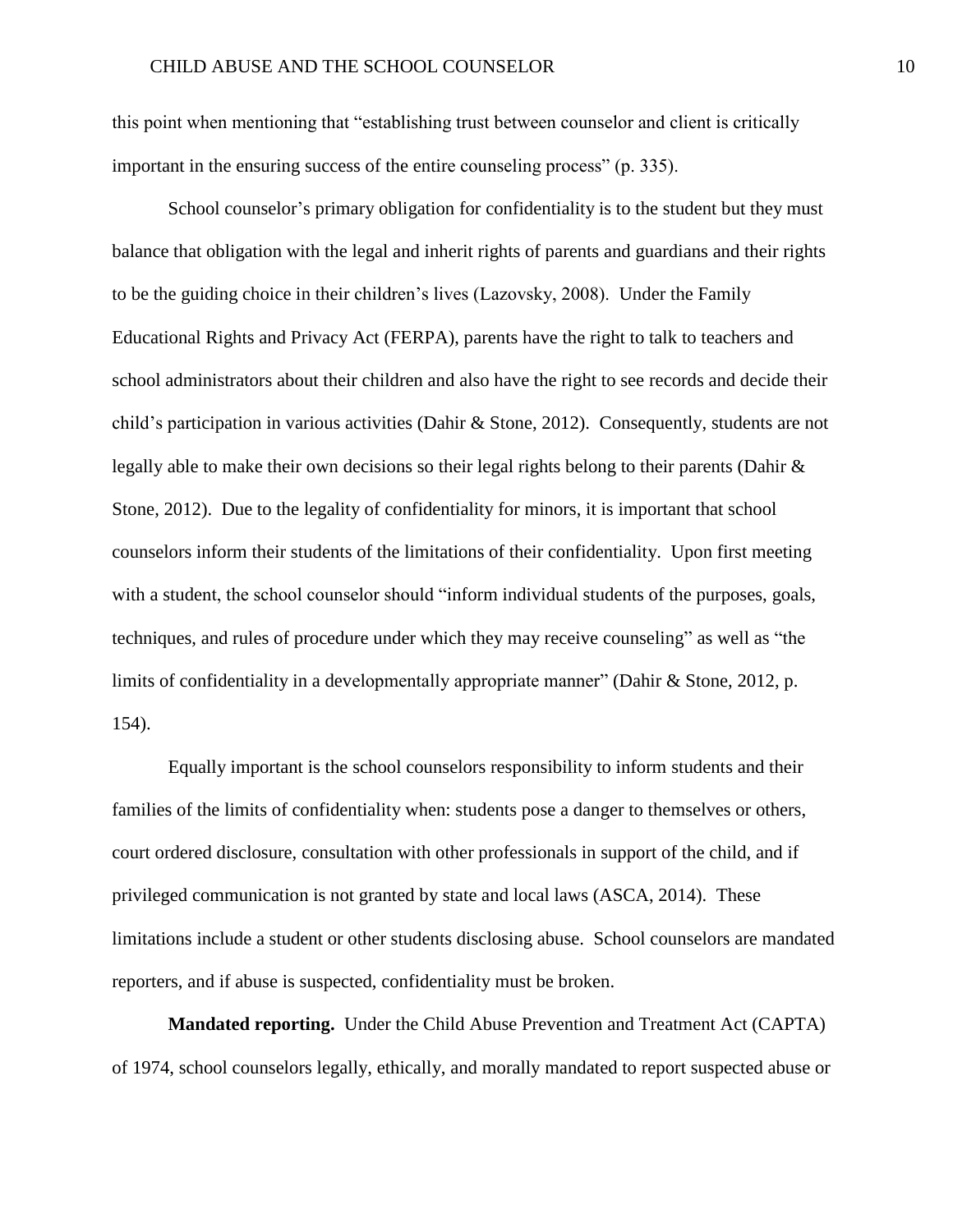neglect to proper authorities (ASCA, 2015; Brown, Brack, & Mullis, 2008). Until then, school counselors must keep information confidential unless legal requirements demand that confidential information be revealed or a breach is required to prevent serious or foreseeable harm (Dahir & Stone, 2012). Deeming whether an action is harmful is up to the judgment of the counselor. For example, determining whether certain behaviors such as disciplining a child constitutes as "abuse" can be a judgment call and demonstrates the importance of counselors being educated about signs and symptoms of abuse (Herlihy & Corey, 2015). Suspected situations of physical abuse, neglect or deprivation of necessities, medical neglect, sexual abuse, or psychological or emotional maltreatment must be reported to authorities (ASCA, 2015).

School counselors are on the front line when handling situations of abuse and neglect. For this reason, school counselors have a higher reporting rate than other educators due to their duties, trusting relationships with students, and greater knowledge of child abuse (Bryant, 2009). Not to mention, but "school counselors often function as experts or consultants within their schools to others who have questions about child abuse or child abuse reporting" (Bryant, 2009, p. 333). School counselors can be helpful in gathering pertinent information that aids in helping child protection agencies, but when the counselor speaks with the child he or she must document the exchange, utilizing professional discretion to decide whether a report is warranted (Brown, Brack, & Mullis, 2008). Fortunately, "child abuse law does not require reporters to have absolute proof of abuse, only that they have reasonable cause to suspect or believe a child has been abused" (Bryant & Milsom, 2005, p. 63). The law also protects the reporter with immunity from criminal and civil liability regardless of the case is substantiated (Bryant & Milsom, 2005).

When filing a report, it is imperative that school counselors take several factors into consideration. Counselors need to consider state laws which define abuse and neglect; they also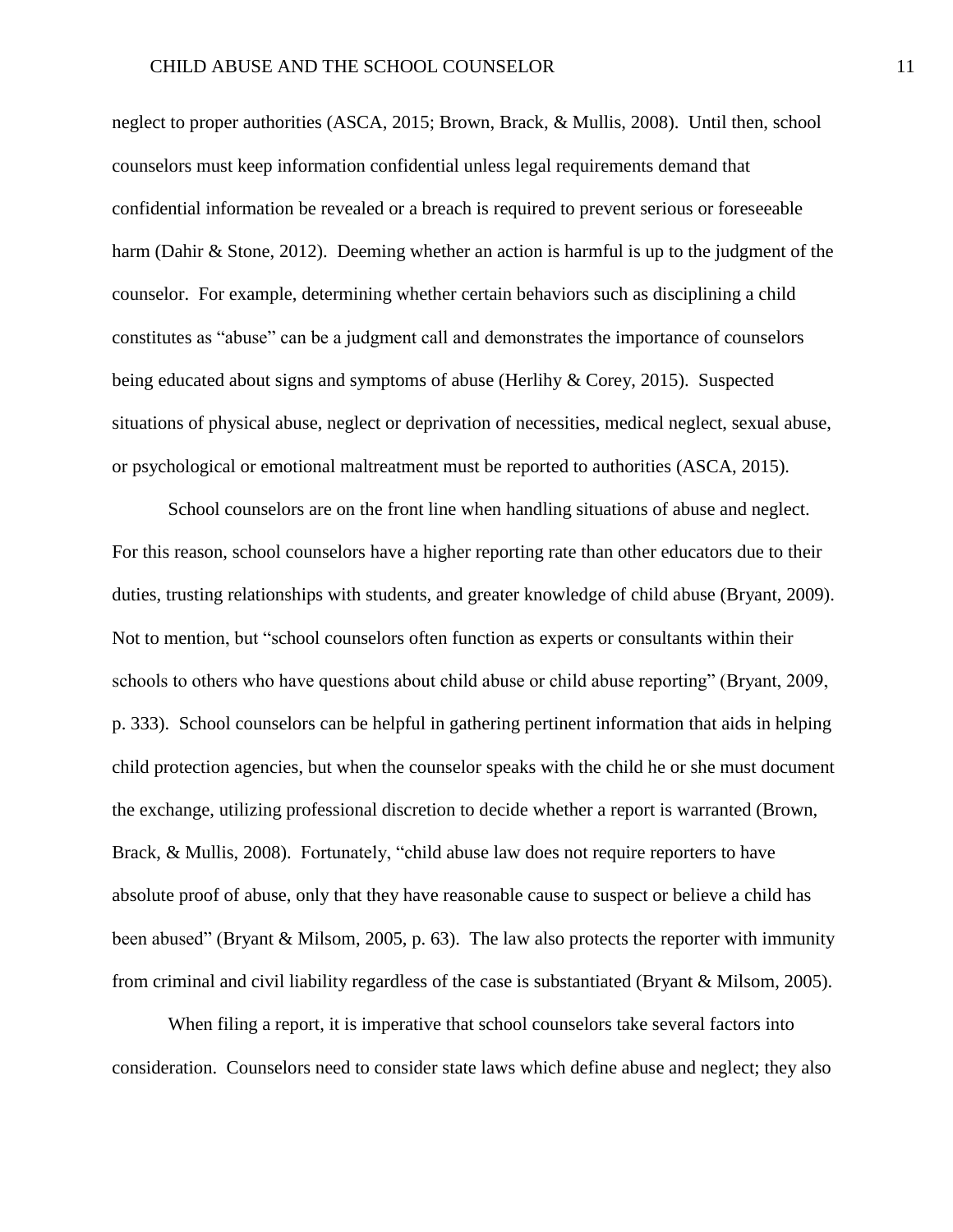need to follow the written policies of their school district and local school administration (Brown, Brack, & Mullis, 2008; Bryant & Milsom, 2005). Lastly, they must trust their own personal judgment and training to determine whether a report is warranted or not.

Separate studies investigated by Bryant (2009) and Bryant and Milsom (2005), sought to determine reasons that school counselors report suspicions of abuse and why in other cases they do not. School counselors from around the U.S. completed a questionnaire regarding mandated reporting. Both studies concluded that the main reasons school counselors reported abuse was because of the law and because of fear for the safety of the child (Bryant, 2009; Bryant & Milsom, 2005). The reasons counselors would not file a report was due to not having enough evidence, belief that CPS would not get involved, and because they were afraid of repercussions for the child (Bryant, 2009; Bryant & Milsom, 2005).

Some counselors fear that reporting will not lead to any changes, but that is no reason not to report (Bryant, 2009). It is their legal and ethical duty to report suspected incidents of abuse to protect their clients, the students (ASCA, 2015). School counselors must educate themselves on the signs and symptoms of abuse, and also be well versed on federal laws, state laws, and district policy mandating the report of child abuse (ASCA, 2015). Finally, counselors must trust their own judgment, training, and experience when handling reporting situations (Bryant & Milsom, 2005).

**Child Protective Services (CPS) reporting.** Child Protective Services (CPS), "most commonly refers to a particular agency with that name within a public department of social services or in a tribal government" (Schene, 1998, p. 30). The function of CPS is to receive, screen, and investigate reports of child abuse and neglect within the community to determine if a report meets criteria of maltreatment under state or local laws (Schene, 1998).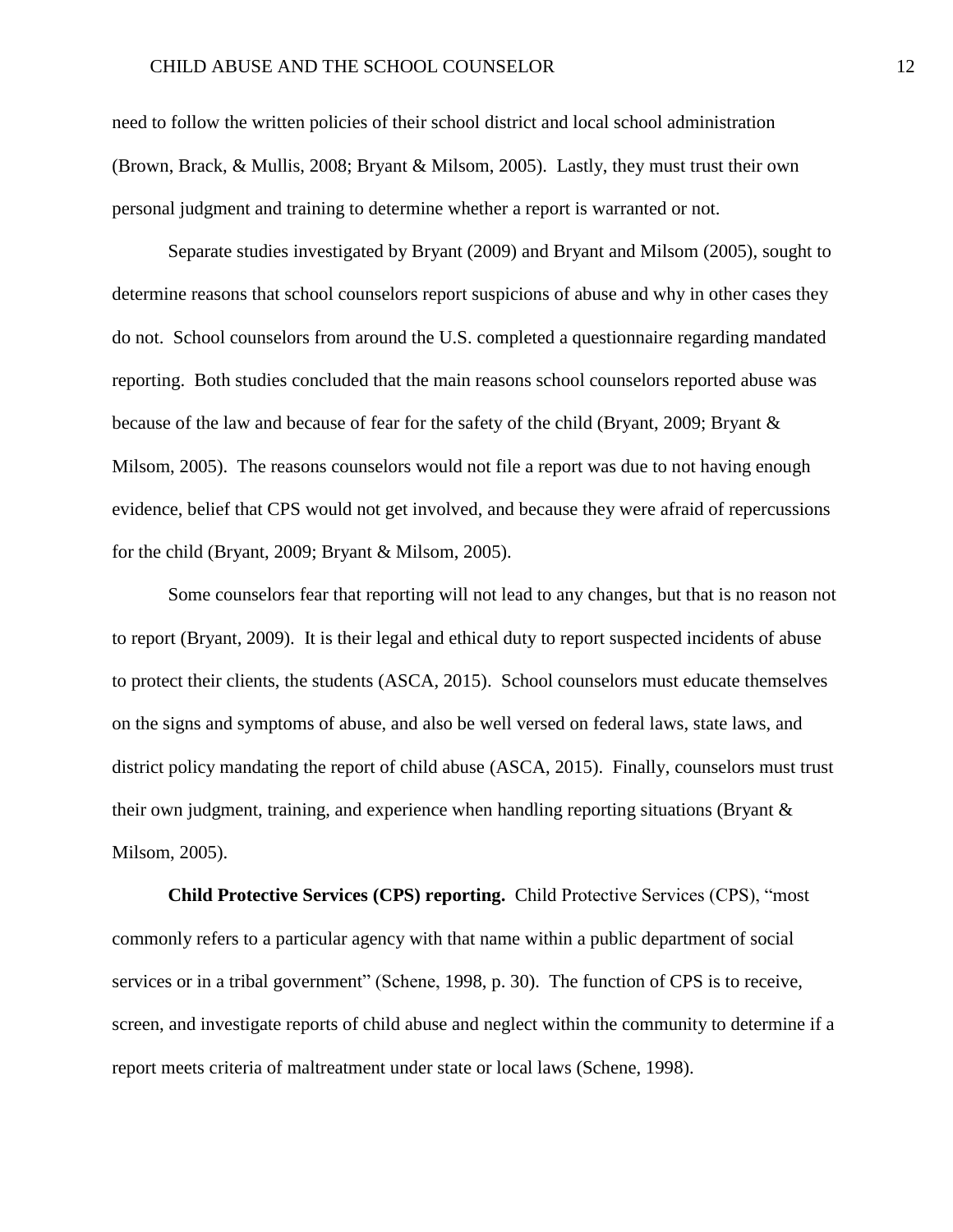## CHILD ABUSE AND THE SCHOOL COUNSELOR 13

Crosson-Tower's (2003) position is that every school should have identified an appropriate agency to report suspected child maltreatment. As previously mentioned, school counselors should follow school policies and procedures when reporting suspected abuse. All states require that an oral or written report be made to the agency that will be investigating the claim (Crosson-Tower, 2003). When a school counselor reports abuse, CPS will often ask for the following information: the child's name, age, gender, and address; parent's name and address; nature and extent of the injury or condition observed; prior injuries and when observed; actions taken by the reporter (e.g., talking with the child); where the act occurred; reporter's name, location, and contact information (Crosson-Tower, 2003). School counselors should know this information before hand in order to detail an accurate report.

Unfortunately not every suspicion of abuse is reported to CPS and as a result the number of reported cases of child abuse likely under represents the actual number of children that are abused (American Humane Association, 2013). School counselors play an important role in identifying child abuse and it is their responsibility to gather as much information as they can to aid CPS in their investigations (Schene, 1998). The longer the abuse continues, the more damage it will cause the children involved (American Humane Association, 2013). As a result of the seriousness of these situations, it is important that school counselors do not act alone (Herlihy, Gray, & McCollum, 2002). It is essential that they receive supervision and consultation to not only seek the best possible course of action, but also to protect themselves from possible ramifications if procedures were not followed correctly (Herlihy, Gray, & McCollum, 2002).

**Role of Supervision.** Much like students in a school, school counselors are also growing and learning in order to provide quality services. Supervision provides oversight and helps a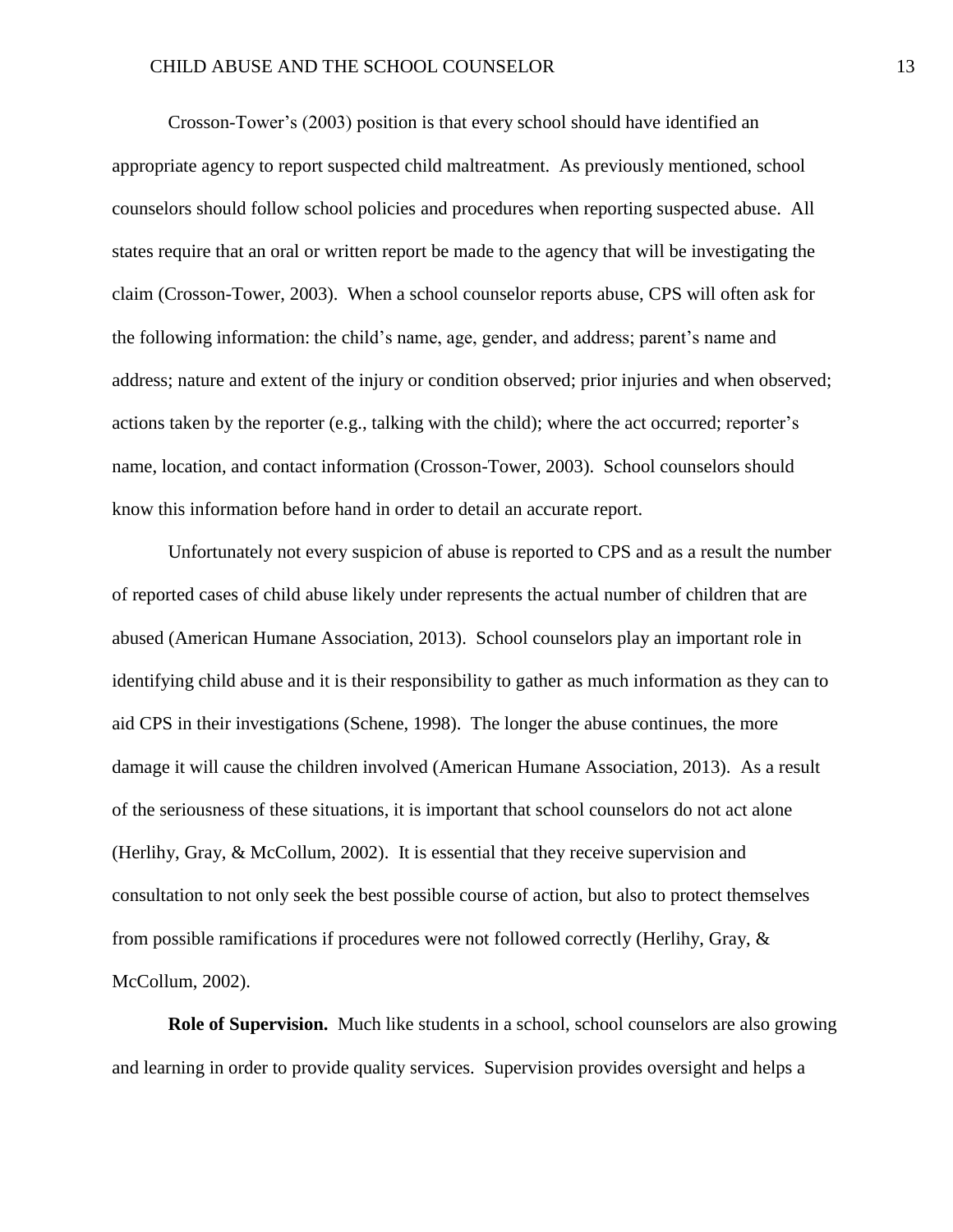counselor reflect on their own experiences, thoughts, and feelings. According the ASCA School Counseling Competencies, school counselors should:

> II-B-4j. Continually seeks consultation and supervision to guide legal and ethical decision making and to recognize and resolve ethical dilemmas, and; III-B-1i. Uses personal reflection, consultation and supervision to promote professional growth and development (ASCA, 2012).

School counseling students receive required supervision in their practicum and internship experiences, which are the most critical experience elements in a school counseling program (Studer & Oberman, 2006). But, after graduation supervision for school counselors becomes less available (Linton & Deuschle, 2006). Somody, Henderson, Cook, and Zambrano (2008) discovered that in a national survey in the early 1990's, school counselors received less supervision than counselors in other settings even though most school counselors report a desire for supervision. School counselor's roles are constantly changing, thus emphasizing the necessity of ongoing supervision (Somody et al., 2008). School counselors desire supervision in order to address issues of professional isolation, support, accountability, debriefing after difficult cases or situations, and for professional and personal development (McMahon & Patton, 2000).

Often school counselors are the only counselors in their school so if a student needs support for abuse or neglect, who is there to support the counselor and how is that done? There are two ways that counselors can receive supervision, through school administrators or other professional counselors (i.e. clinical supervision). Clinical supervision, "provides a focus on the development and improvement of clinical skills, while administrative supervision provides assurance of the delivery of the highest-quality counseling services in alignment with the school's mission and goals" (Cook & Zambrano, 2008, p. 23). Administrative supervision,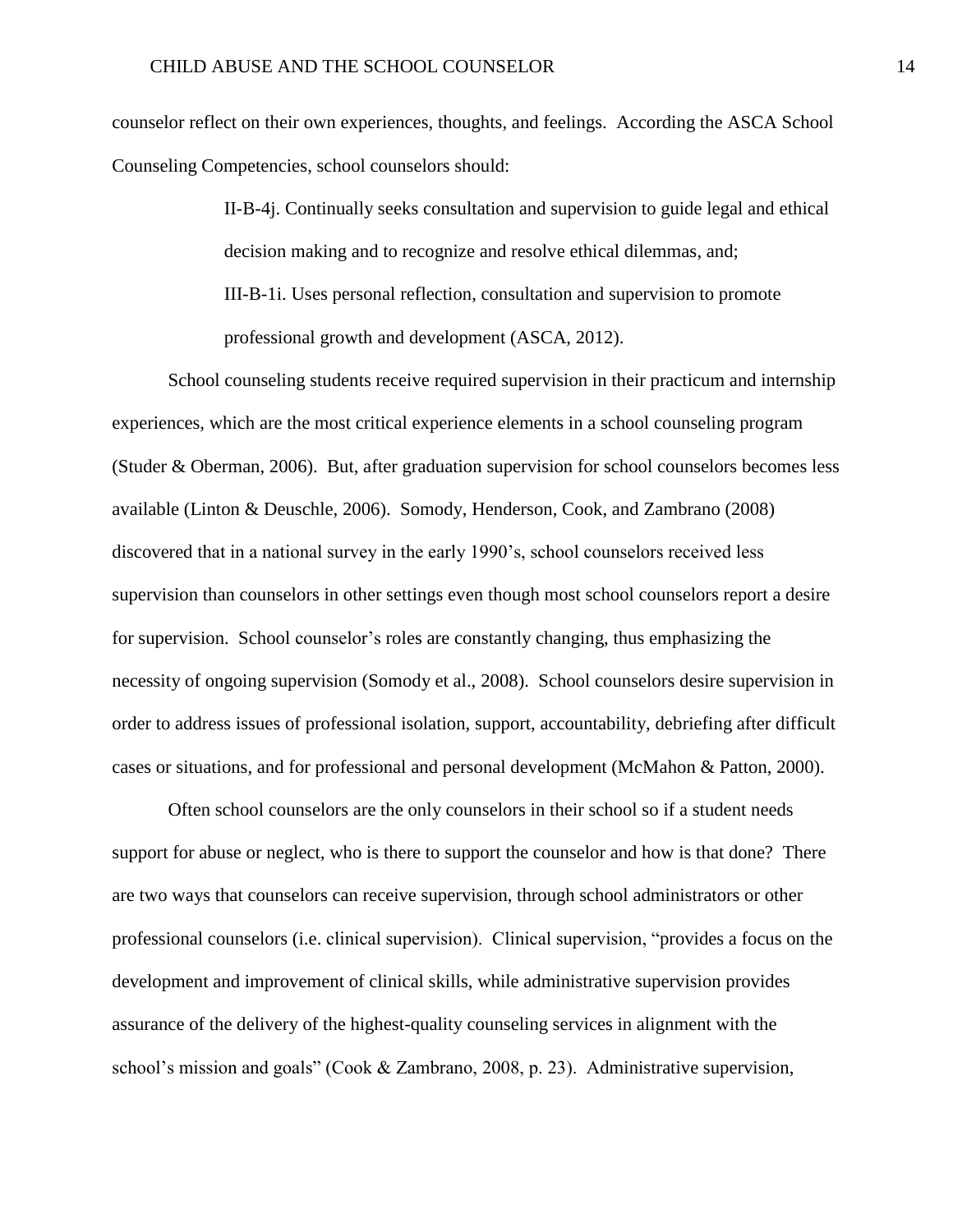"generally focuses on supervisees' macro performance, or observed patterns of behavior over time" (Cook & Zambrano, 2008, p. 24). Often time administrators do not have the background knowledge of what school counselor's roles are, so clinical supervision can be more helpful.

The outcomes to clinical and administrative supervision are very beneficial for counselors (Agnew, Vaught, Getz, & Fortune, 2000). School counselors who take part in clinical supervision report an increased sense of professionalism, confidence, comfort, and professional validation (Agnew et al., 2000). In addition, clinical supervision results in increased professionally relevant dialogues between counselors and also provides an invigorating experience of having one's work observed and analyzed (Cook & Zambrano, 2008). Supervision is important not only for the school counselor's sake, but the students as well. When counselors receive feedback about their services and programs, they are better equipped to help their students in return. Dialogue between professionals opens the conversation for problem solving and provides students with the best services available.

# **School Counselor Services**

With such a high prevalence of abuse in children and adolescents, schools must be prepared to deal with the effects of that abuse. School counselors are recognized as a credible source with specialized skills to assist in these situations and help the victims who are in need (Otto & Brown, 1982). Schools provide the greatest opportunity to reach the greatest number of people in terms of child abuse, and therefore they are in the best position to develop preventative programs on sexual abuse (Minard, 1993). ASCA suggests that counselors should demonstrate an understanding of child abuse problems, recognize and detect indicators of abuse, and provide strategies for preventing and combating the cycle of child abuse (Brown, Brack, & Mullis, 2008).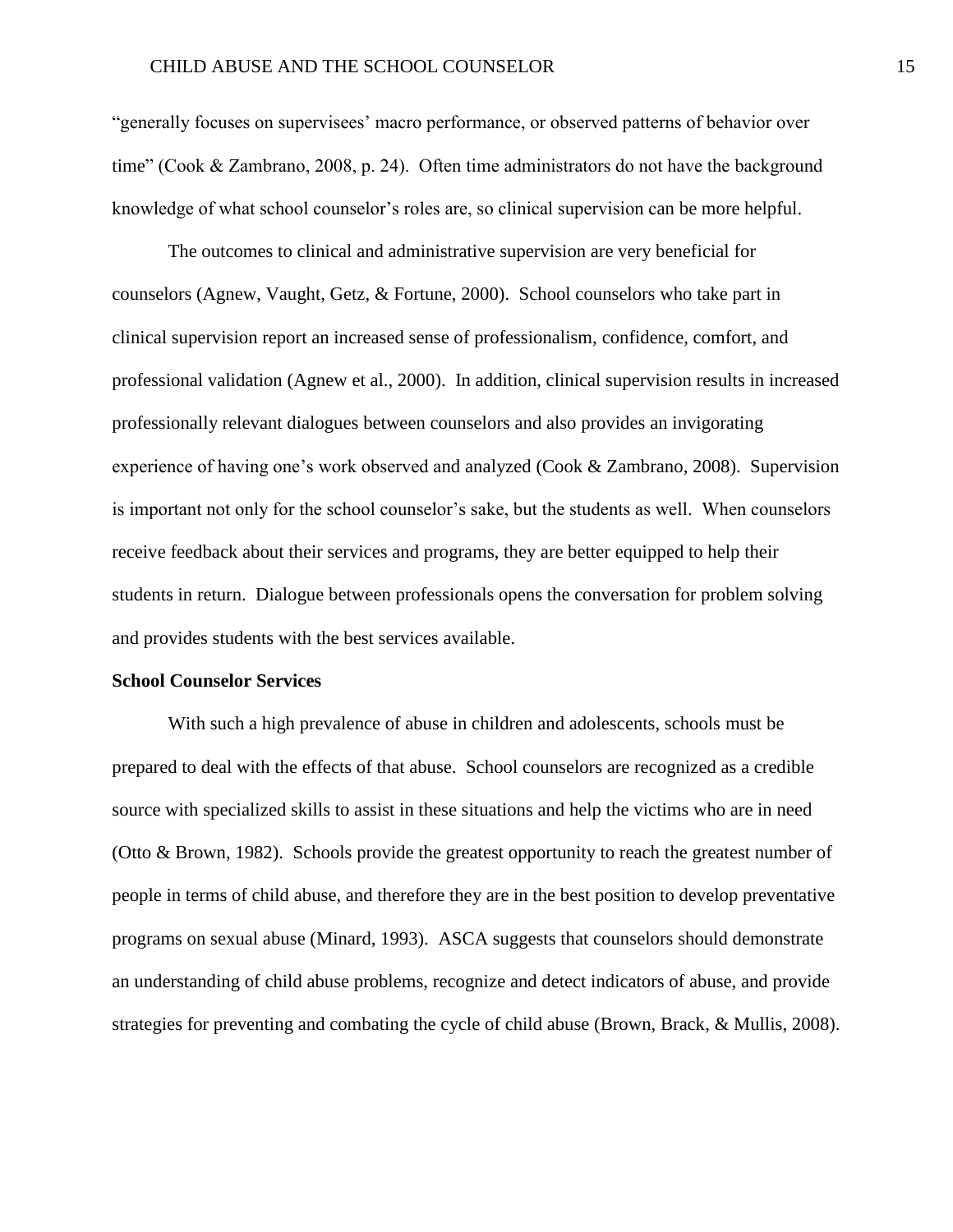One way of providing preventative resources to combat the cycle is by creating preventative programs that address child abuse.

Research from Minard (1993) suggests that preventative programs should begin at the kindergarten level because one in four victimizations occurs before the age of seven (p. 2). As a result, "the school counselor has not only the opportunity but a responsibility to these children to initiate programs to identify abused children and provide help for both the children and their families" (Otto & Brown, 1982, p. 101). Counselors ought to be working individually with students and should also engage in classroom lessons to educate students about child abuse. Counselors should also be involved with parents and encourage them to discuss the issue of physical and sexual abuse (i.e. identifying signs, behaviors, etc.) with their children. ASCA has outlined several competencies in response to the type of services school counselors are expected to perform. Competencies are met through direct and indirect services that when implemented will directly impact the preventative and responsive services currently provided.

**Direct services**. ASCA's delivery system focuses on the method of implementing a school counseling program to students. According to the ASCA National Model (2012), direct services are "in-person interactions between school counselors and students" (p. 83). ASCA competencies included under direct services are:

IV-B-1d. Develops materials and instructional strategies to meet student needs and school goals

IV-B-2g. Understands methods for helping students monitor and direct their own learning and personal/social and career development

IV-B-3. Provides responsive services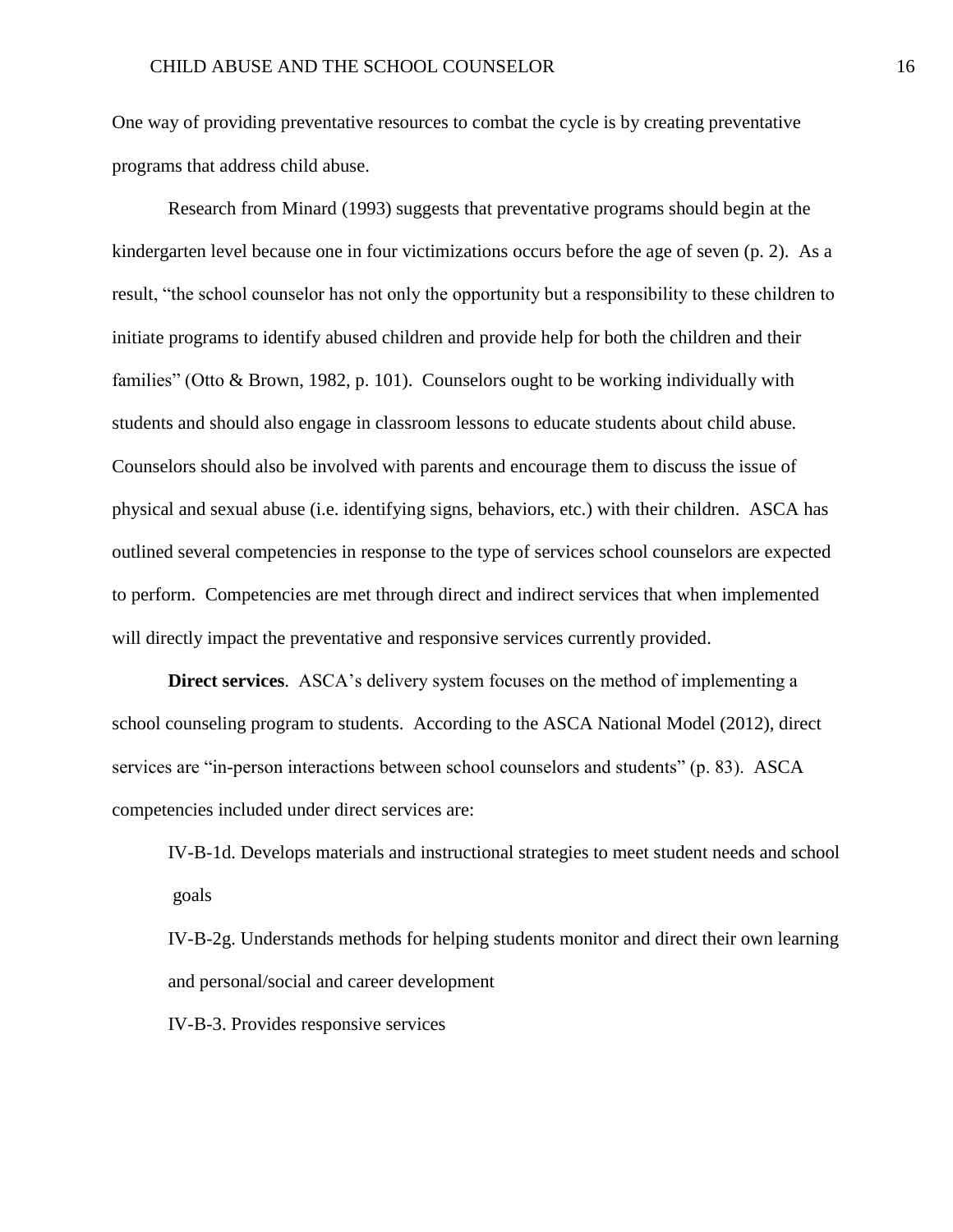IV-B-3c. Demonstrates an ability to provide counseling for students during times of transition, separation, heightened stress and critical change (ASCA, 2012)

In response to cases of child abuse and neglect, there are many ways school counselors can perform direct services. One way to meet the requirements of direct services in regards to child abuse victims is to provide individual counseling services. If considering individual counseling, "school counselors would need to ascertain whether it is viable to provide individual counseling in the school setting for issues related to emotional abuse, due to possible limitations on resources and time" (Buser & Buser, 2013, p. 23). If resources and time permit, there are several types of therapy that have shown to be effective in coping with child abuse.

*Play Therapy.* Play therapy is one of the most commonly used treatments with child trauma populations. Play therapy has shown to be the most effective treatment for improving social functioning in children with sexual abuse histories; it allows children to express themselves in a developmentally appropriate way, making treatment more congruent and consistent with the child's natural manner of learning and engaging in the world (Misurell, Springer, Acosta, Liotta, & Kranzler, 2014, p. 250).

Significant research in play therapy was contributed by Carl Jung. Jung believed in symbolic identification and archetypes, which are feelings associated with culturally specific images in human behavior that may appear in dreams or fantasies (Green, 2008). With this idea in mind Jung believed that through play, such as drawing and journaling, children could tell their stories of abuse. Such drawings and journaling can then be interpreted by the counselor and will give insight into the traumatic event and the residual effects.

One technique used in play therapy is the use of serial drawings. Drawings encourage the expression of the child's self-healing archetype through language depiction, which may facilitate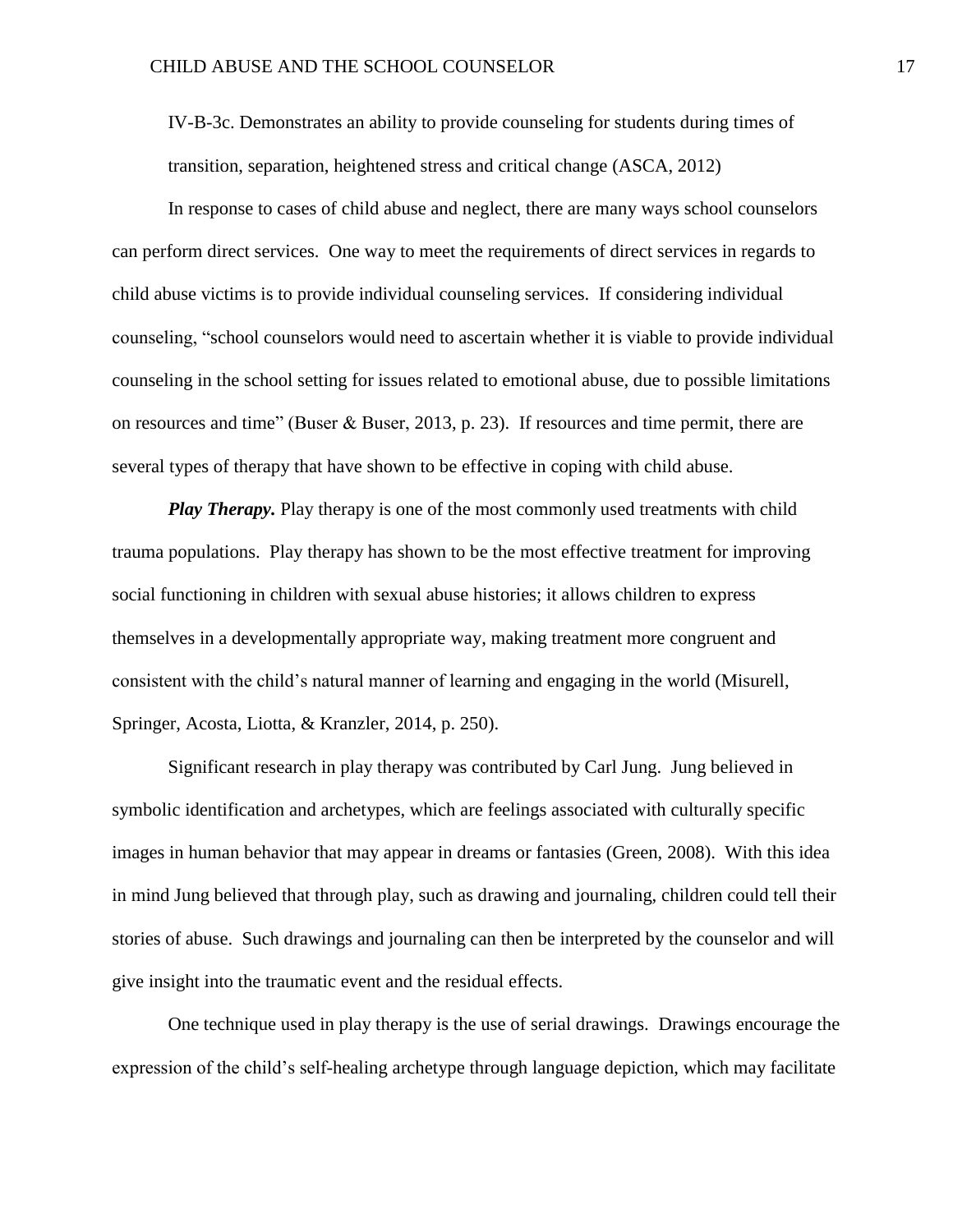inner conflict resolution (Green, 2008, p. 109). The purpose of these drawings is to amplify symbols that appear in the artwork. For example, a ten year old boy named Joe may have frequent nightmares due to his abuse. The therapist then instructs Joe to draw an object such as a tree. Joe draws a black hole in the middle of the tree; the therapist proceeds to ask Joe how he would feel about being in that hole. Joe responds, "I would be happy because I'd be with the owl in the tree and I would have a flashlight so the tree goblins wouldn't hurt us" (Green, 2008, p. 109). The therapist or counselor could gain considerable insight into the trauma based on this interpretation and symbolism.

Picture journaling and spontaneous drawing are other techniques in play therapy that assist children in displaying their emotions. The symbols displayed in these techniques tell therapists and counselors where children are by pointing to the area of the unconscious that is most neglected (Green, 2008). Similar to serial drawings, these techniques permit children to reflect on their developmental processes by combining journal writing, artistic creation, and a safe environment (Green, 2008). Other studies suggest that play therapy may reduce fears, anxiety, and depression in children (Scott et al., 2003). There are also new types of play therapy that incorporate games to tell children's stories.

*Game-Based Cognitive Behavioral Therapy (GB-CBT)*. GB-CBT includes numerous "modules" such as rapport building, emotional expression, and cognitive coping skills in sessions to promote transparency and accurate information and storytelling. Sessions are generally 90 minutes in length and involve both parents and children. Games are structured, directive, goaloriented, and designed to promote skill acquisition through focus on specific skills (i.e. emotional expression) (Misurell et al., 2014). An example for children could involve playing a game in which they attempt to guess the feeling represented by a cartoon face (Misurell et al.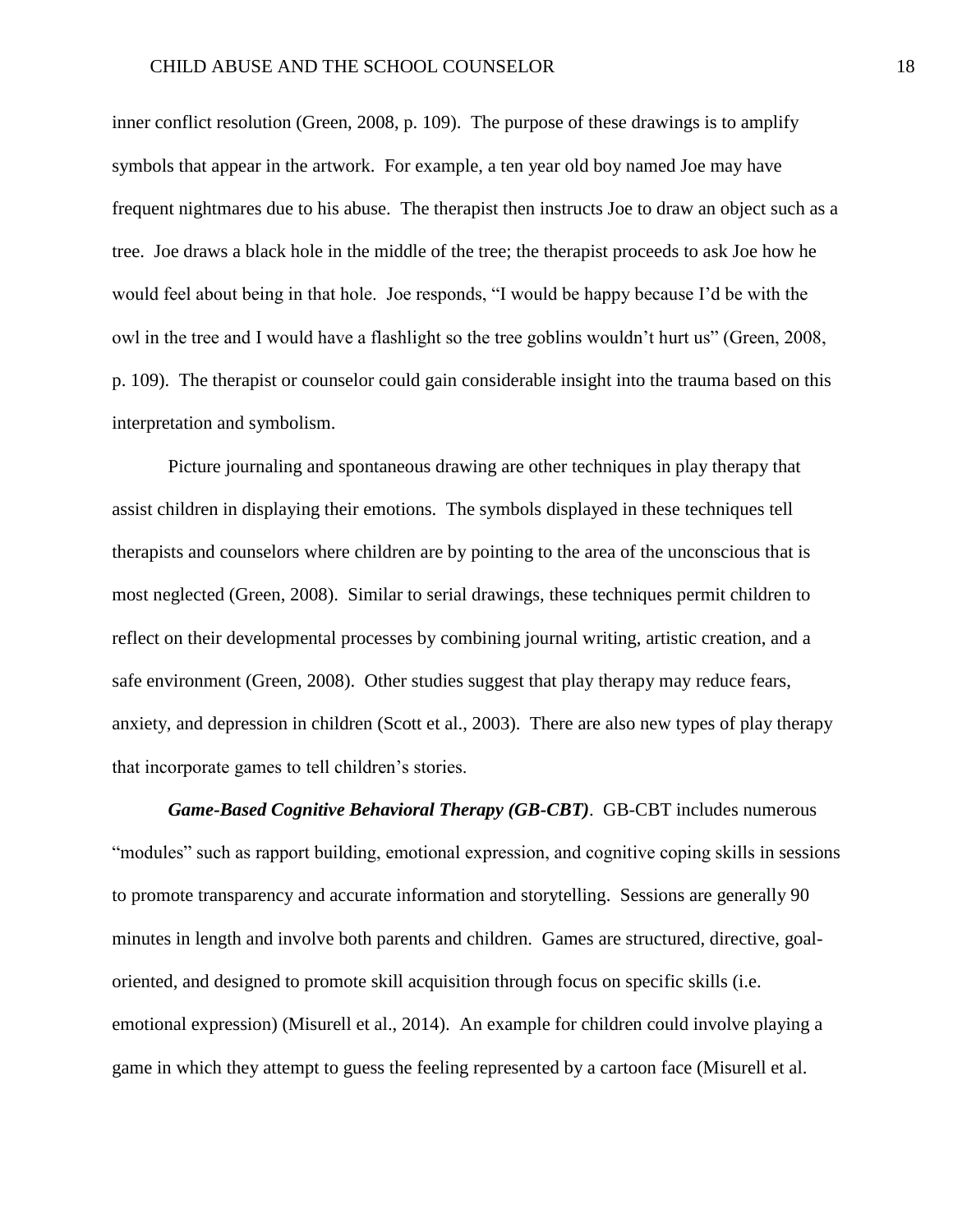2014). This can help CSA victims express their own feelings through interpretations of other characters or objects feelings. A study by Misurell et al. (2014) demonstrated improvements in internalizing symptoms and externalizing problem behavior and also found that children exhibited less sexually inappropriate behavior. GB-CBT therefore is helpful in allowing children to express their feelings and cope with trauma.

As previously mentioned completing therapy in a school setting is not practical and is not the role of the school counselor. However, there are certainly pieces of play therapy and GB-CBT that can be incorporated into weekly check-ins with students. School counselors can utilize games or drawings during check-ins to build rapport and promote conversation about how students are feeling. Other direct strategies may be more beneficial for providing support for a larger audience.

*Classroom lessons.* An additional direct approach to combating child abuse is to lead classroom lessons that focus on prevention strategies that will instruct children on how to identify and also respond to abuse. In addition, incorporating child abuse education may help increase children's comfort in discussing sexual topics which may help reduce shame, stigma, and self-blame for children who may have experienced abuse (Kenny, 2009). Child abuse education lessons also increase student's knowledge about sexual abuse; increases their selfprotective knowledge and skills; leads to earlier disclosure of abuse which prevents further abuse; and increases positive feelings in children (Martyniuk & Dworkin, 2011).

While facilitating a lesson, it is important that school counselors are sensitive to student's maturity and emotional readiness when handling content regarding abuse and neglect (Tomback, 2010). One particular lesson for younger students aims at identifying "good touches" and "bad touches" in addition to integrating information about healthy behaviors and personal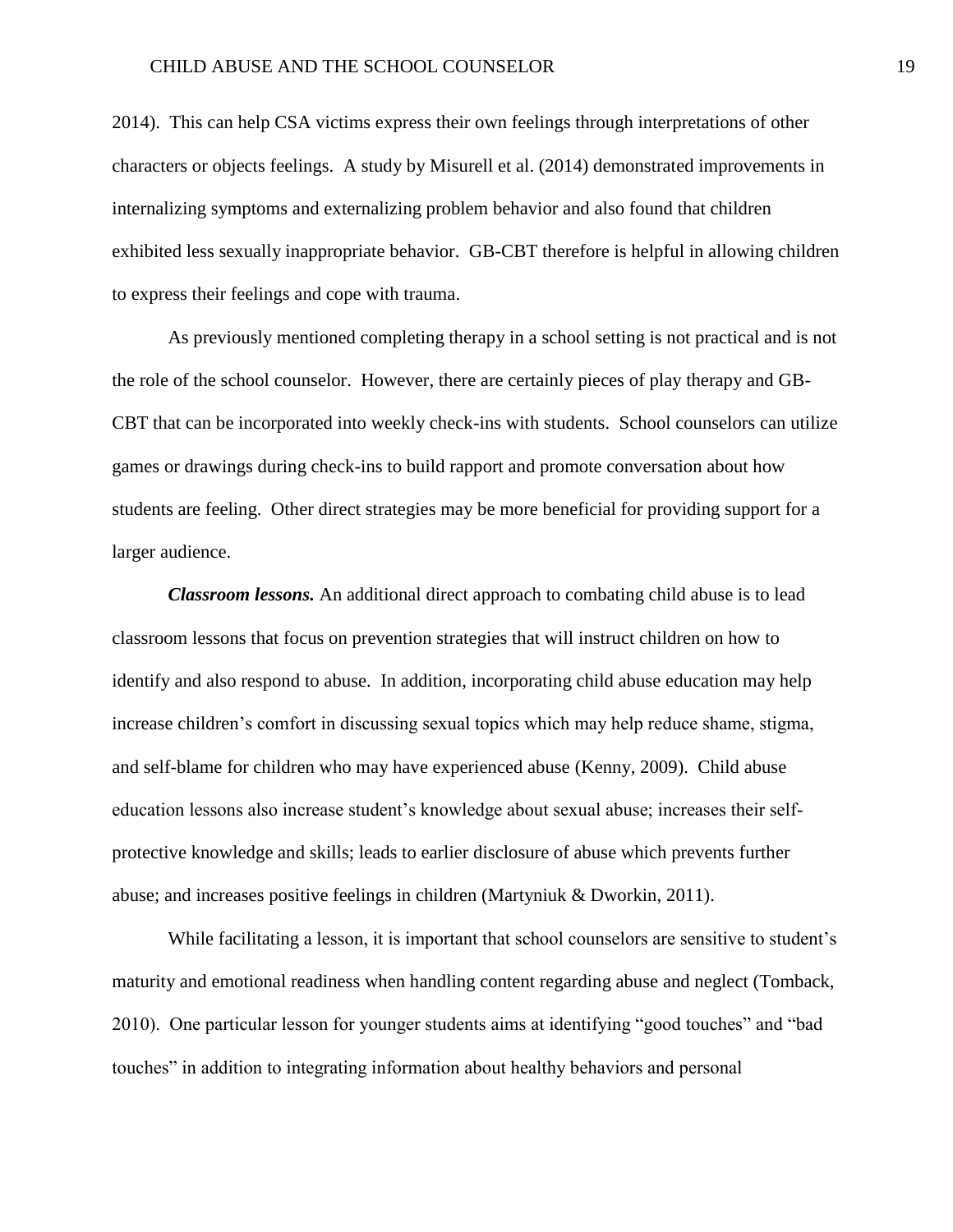responsibility. The "good touch/bad touch" lesson teaches students what good touches, bad touches, and confusing touches are. They also learn how to identify grownups that can help, how to recognize abusive relationships and how to say "no" (Mikton & Butchart, 2009). "Good touches" are touches that feel warm and loving while "bad touches" are touches that are embarrassing or that can hurt and leave bruises (Tomback, 2010). Once children learn about the types of touches, the new knowledge is incorporated into a story that integrates the new terms. For example, you may tell the students a story that involves animals that are being "touched" in certain ways; the goal is for students to identify the actions and what they would do to help (Tomback, 2010).

For an effective lesson it is essential for counselors to include children as physically active participants, to combine modeling and group discussion, and also perform multiple lessons over a long period of time (Martyniuk & Dworkin, 2011). Findings from studies have shown that preventive lessons are effective at strengthening protective factors, they shorten duration of abuse, and they increase knowledge of abuse which in turn helps reduce likelihood of abuse in the future (Martyniuk & Dworkin, 2011; Mikton & Butchart, 2009). Lessons for older students focus more so on healthy relationships and teen dating violence but the foundation of identifying abuse starts at a younger age (Martyniuk & Dworkin, 2011). Working individually with students and performing classroom lessons gives a direct approach to preventing and coping with child abuse. But, it is important that preventing and coping with abuse is a collaborative effort that includes teachers and parents.

**Indirect services.** In contrast to direct services, indirect services are "services provided on behalf of students as a result of the school counselor's interactions with others" (ASCA National Model, 2012, p. 83). ASCA competencies included under indirect services are: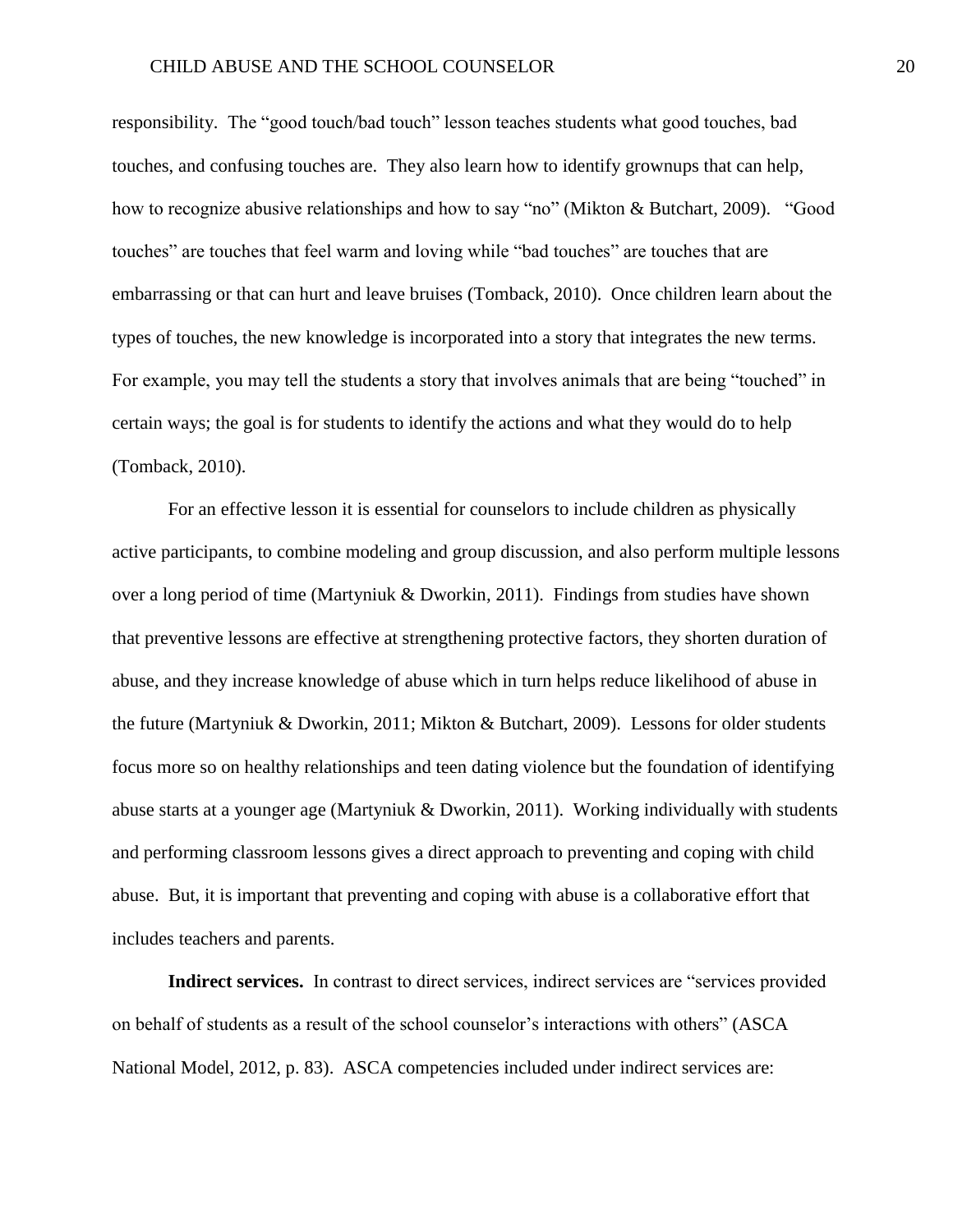IV-B-4a. Understands how to make referrals to appropriate professionals when necessary;

IV-B-4b. Compiles referral resources to utilize with students, staff and families to effectively address issues; and

IV-B-6a. Partners with parents, teachers, administrators and education stakeholders for student achievement and success (ASCA, 2012)

For school counselors there are many ways to provide indirect services for students. Two approaches that will be further discussed is the role of collaboration with parents in addition to the role of referring students to local mental health agencies.

*Collaboration.* In order for school counselors to adequately help and engage with students that are victims of child abuse, it is necessary that they collaborate with their parents. Baker, Robichaud, Dietrich, Wells, and Schreck (2009) state that collaboration "implies a process of mutually seeking ways to understand and resolve challenges" (p. 201). Baker et al. (2009) goes on to state that collaboration happens when consultants and consultees "engage in a process of trying to identify possible solutions to problems that consultees are facing" (p. 201). This happens through identifying the problem, identifying prospective solutions, implementing the selected solution, evaluating the outcomes, and determining whether the implementation is working or alternative prospective solutions need to be identified (Baker et al., 2009).

Parental involvement has a positive effect on children's academic achievement and personal/social well-being, so it is crucial that school counselors take the initiative to facilitate parental involvement in their school (Grubbs, 2013). School counselors can also teach parents how to respond to their child's abuse by promoting positive family interactions, teaching emotional communication skills, and how to be supportive (Child Welfare Information Gateway,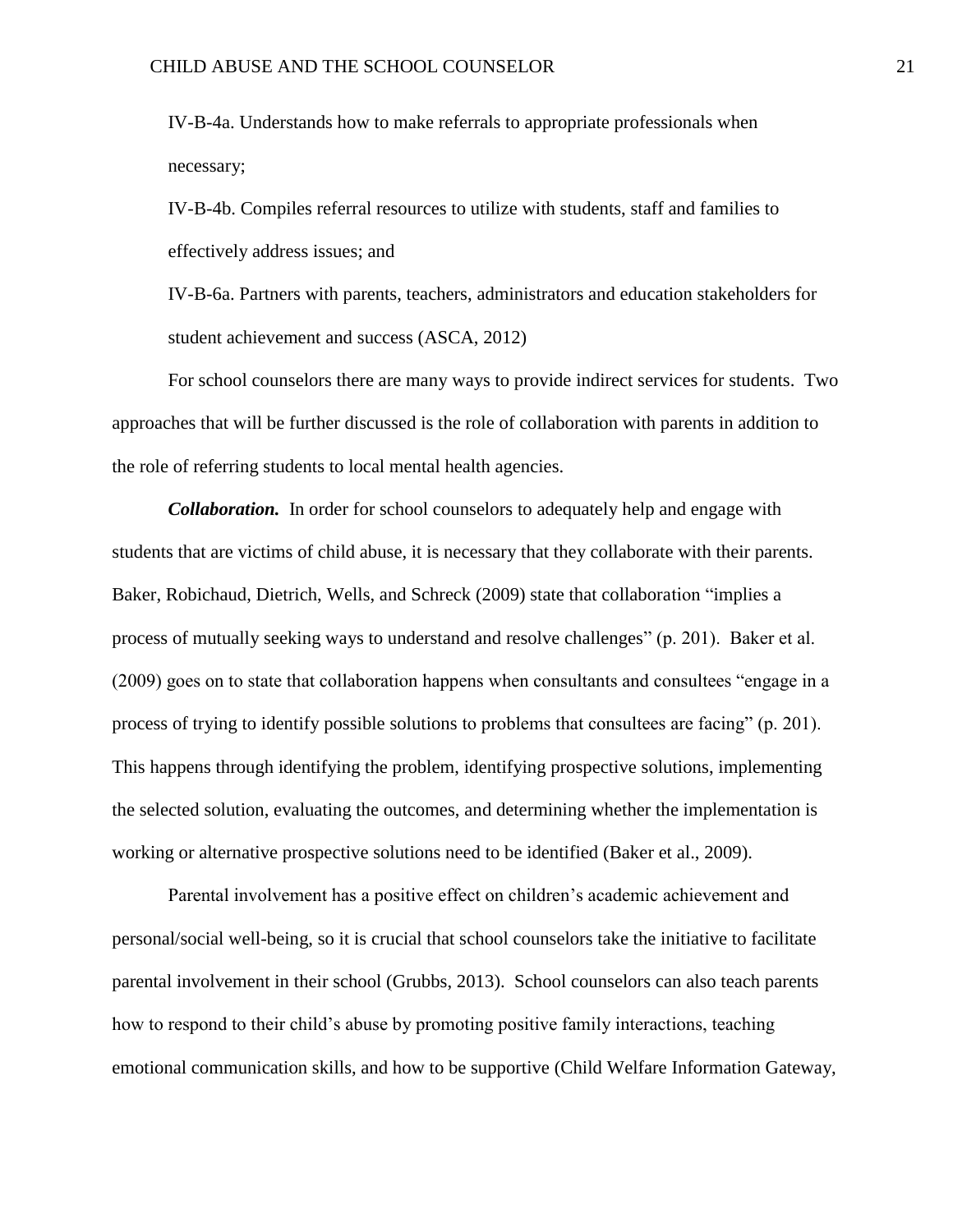2013). While educating parents, counselors must respect their knowledge and experience as well because they are the experts on their child and the home situation (Sommers-Flanagan & Bagley, 2011). With collaboration in mind, counselors and parents can work parallel with one another to give children consistent help that will aid in coping with abuse.

*Referral.* Generally school counselors are the initial mental health provider for children (Paisley & McMahon, 2001). According to Lemberger, Morris, Clemens, and Smith (2010), "Given the complex needs of students and school communities, it is unlikely that school counselors alone can facilitate optimal interventions to all students and situations, at all times" (p. 3). Ideally school counselors would like to provide acceptable help for all students, but time, resources, and lack of expert knowledge may prevent long term individual therapy from happening. When school counselors experience circumstances that hinder appropriate services, a referral is a way to meet the needs of the child (Lemberger et al., 2010). Referring may include informing parents of applicable resources or agencies that may best suit the family and developing a list of community agencies and service providers for student referrals (ASCA, 2012; Lemberger et al., 2010). It is imperative that school counselors recognize the limitations of their skills, abilities, and resources in order to best meet a student's needs. Moreover, school counselors must understand how and why referrals should be made as part of their requirement to provide indirect services.

School counselors hold the ability to provide direct and indirect services for all students. Direct services include individual therapy that focuses on the problem or trauma that is present. A classroom lesson is another example of a direct service which can teach preventative skills that will reach more students. In contrast, indirect services are those that work with outside beings from the student. An important indirect service includes collaborating with parents in order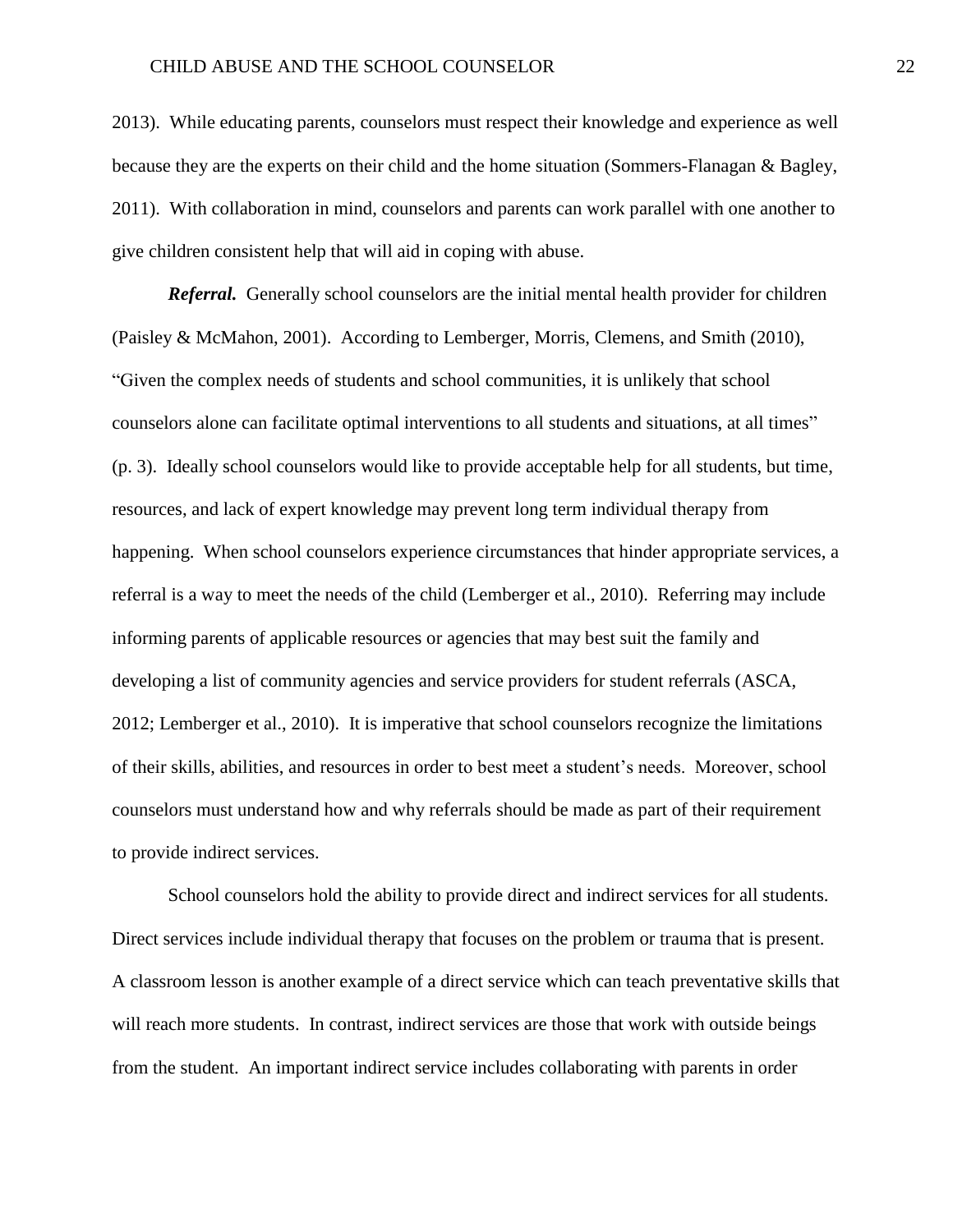provide parallel services for students while at home and at school. If a school counselor feels that they cannot provide enough services for a student, they have the ability to help families identify mental health agencies that can best meet their child's immediate needs.

School counselor's roles and responsibilities are multifaceted; with the proper training and implementation of services, school counselors can help students that are victims of child abuse develop skills that will increase their academic and personal/social well being. As a leader in the school, school counselors have the platform to provide preventative and responsive services to educate and assist all students in their school and community.

# **Discussion**

School counselors are on the front line in providing preventative and responsive services and the research discussed in this paper provides a strong framework on how to handle a situation in which a student has been abused. Research discussed in this review has focused on educating students and staff on the signs and symptoms of child abuse while also providing proper training to prepare for these situations. This review also explained the ethical responsibility of the school counselor in reporting suspected abuse while also providing direct and indirect services to assist students that have experienced traumatic events.

Unfortunately the issue of child abuse is still prevalent in the U.S. with millions of cases being reported annually. Often cases of abuse are reported by educators that work with adolescents on a continual basis. With proper training and education, school faculties are capable of identifying signs and symptoms of abuse which in turn encourages more reporting to protective services which ultimately gets the student the help they need. Many signs of abuse include bruising, lacerations, bleeding, emotional outbursts, attachment issues, loss of weight,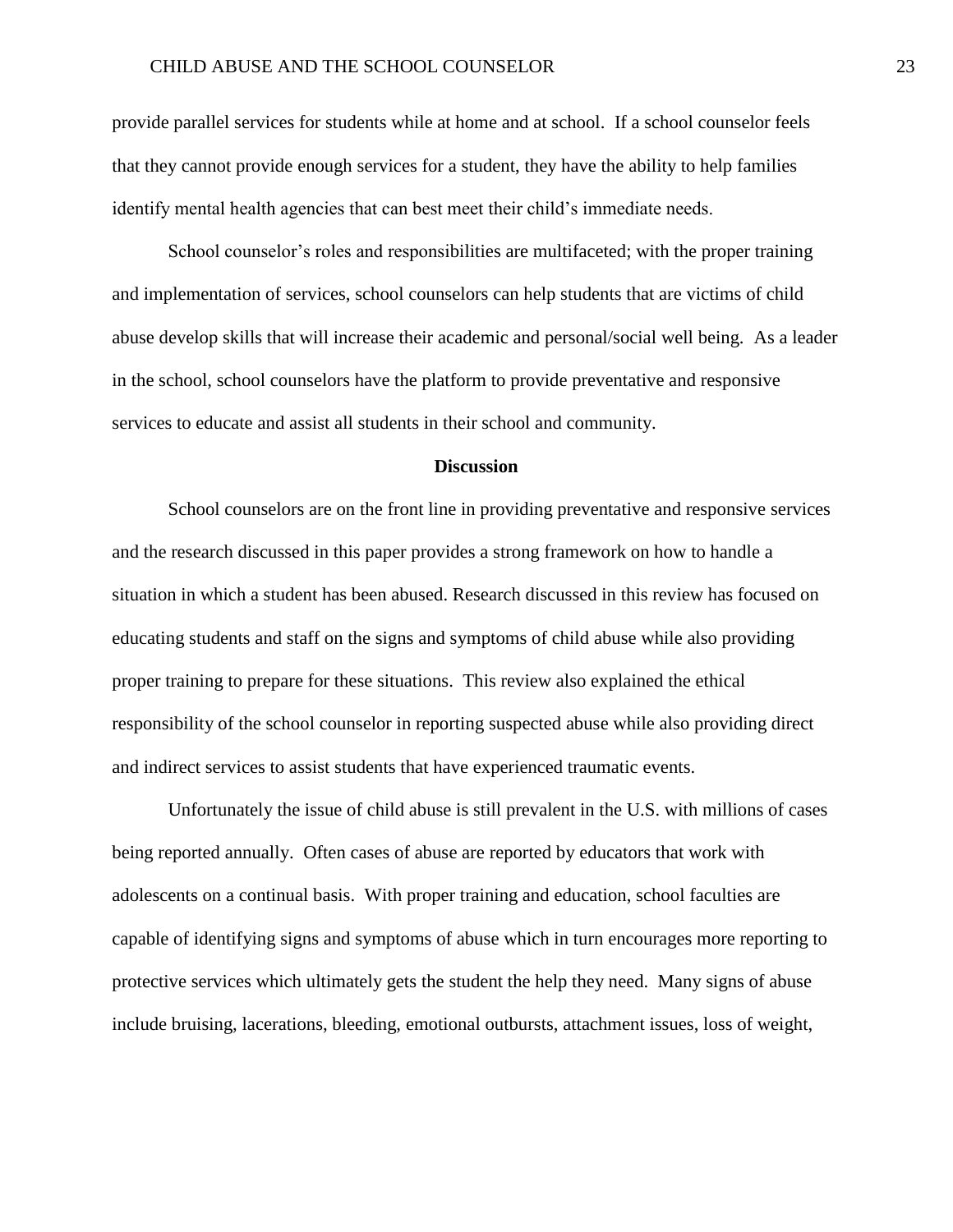anxiety, depression, and falling grades to name a few. Normally when abuse is suspected it is the role of the school counselor to take further action.

School counselors are tasked to manage the delicate balance of ethical responsibility and confidentiality when working with students and their families. School counselors are also mandated reporters which means that in situations of abuse they must report these actions to child protective services for further investigation. Once a counselor has reported it is up to CPS to take any further actions. But, school counselors do not remain powerless in their roles to provide services to students.

The American School Counseling Association provides the framework for counselors to provide direct, indirect, and responsive services to students to best fit individual and school needs. Schools provide the greatest opportunity to reach the greatest number of people in terms of child abuse so it is important that school counselors embrace that opportunity and implement preventative programs and lessons to teach students and teachers about child abuse and how to help. School counselors also contribute other direct services such as short-term individual therapy in which they provide a safe environment for students to express their issues where they will not be judged but instead supported. Indirect services such as collaborating and referring students to outside counseling agencies is also an acceptable practice of support. Often students need more support than what a school counselor can ensure and that is the time that indirect services can be of use.

When educators learn more about and understand the issue of child abuse they are better equipped to help students succeed in the classroom and their home environment. Students must receive the support that is needed which occurs through collaboration and acceptance from the school.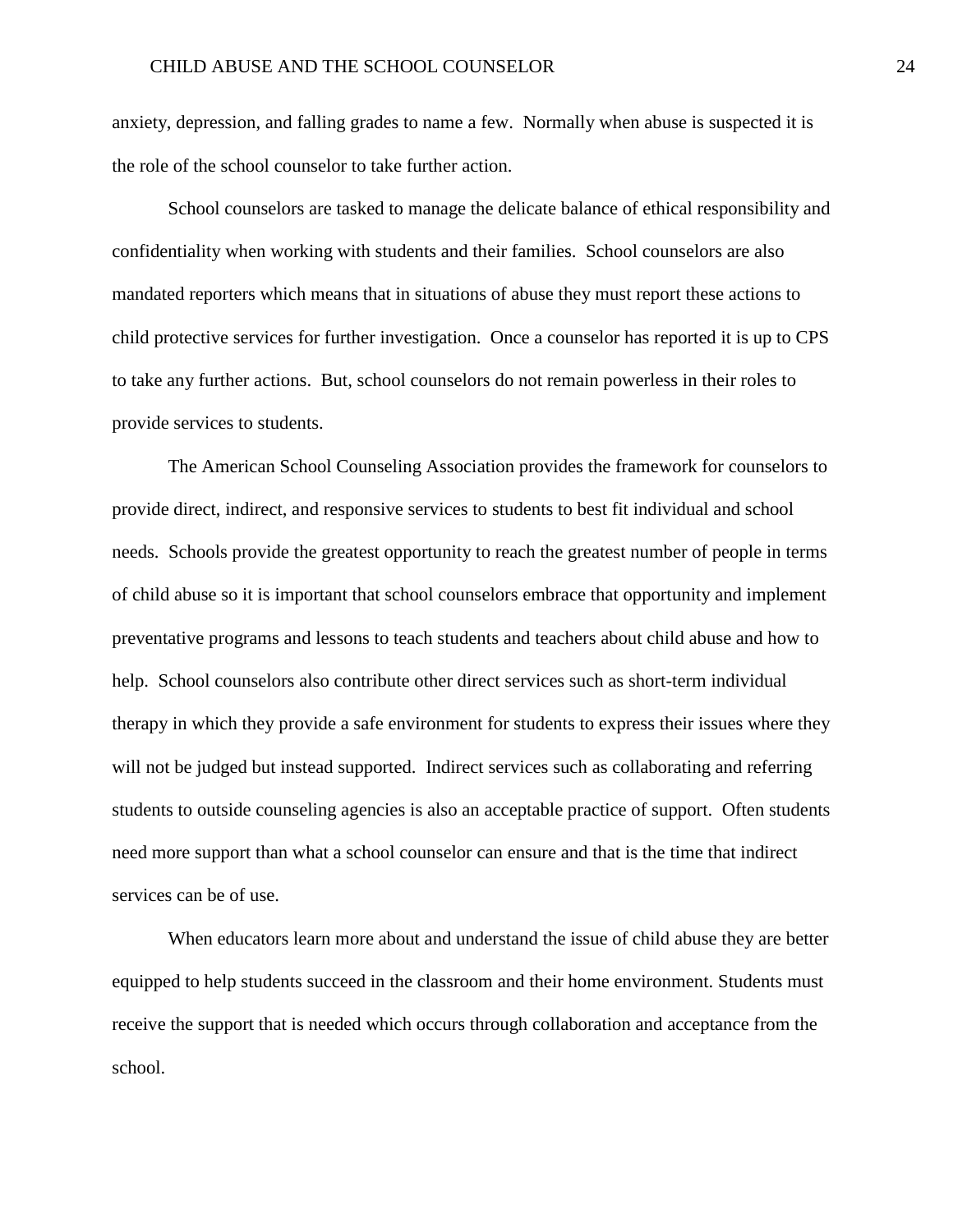# **Future Research**

School counselors work with students going through a variety of difficulties on a daily basis. Therefore, school counselors ought to be prepared to handle these situations in a calm and efficient manner. It is impossible to know how each individual will respond to a crisis but with the proper preparation counselors can ensure that their responses will be appropriate and helpful to their students.

Furthermore, future research should focus more on the school counselor's role in providing support for victims of child abuse. Not enough research or information is available about services school counselors can directly provide after a student discloses possible abuse. School counselors can benefit from research that focuses on the needs of victims and what they want in their school environment. Direct feedback and results from victims will better ensure proper responses and services to their needs.

**Key Findings.** School counselors should be proactive in their approach to preventing current and future child abuse. Preventative curriculum such as classroom lessons should begin before age seven in order to identify abused children and provide help. Lessons focused on the signs/symptoms of abuse and how to help strengthen protective factors, shorten the duration of abuse, and increase knowledge of abuse which in turn helps reduce the likelihood of future abusive situations (Martyniuk & Dworkin, 2011; Minard 1993).

In addition, findings suggest that counselors should also be proactive in engaging parents and the community to increase knowledge about child abuse. Parent involvement has positive effects on adolescent's well-being and school counselors can teach parents how to respond to abuse by promoting positive family interactions and teaching emotional communication skills (Grubbs, 2013). To develop a comprehensive school counseling program, school counselors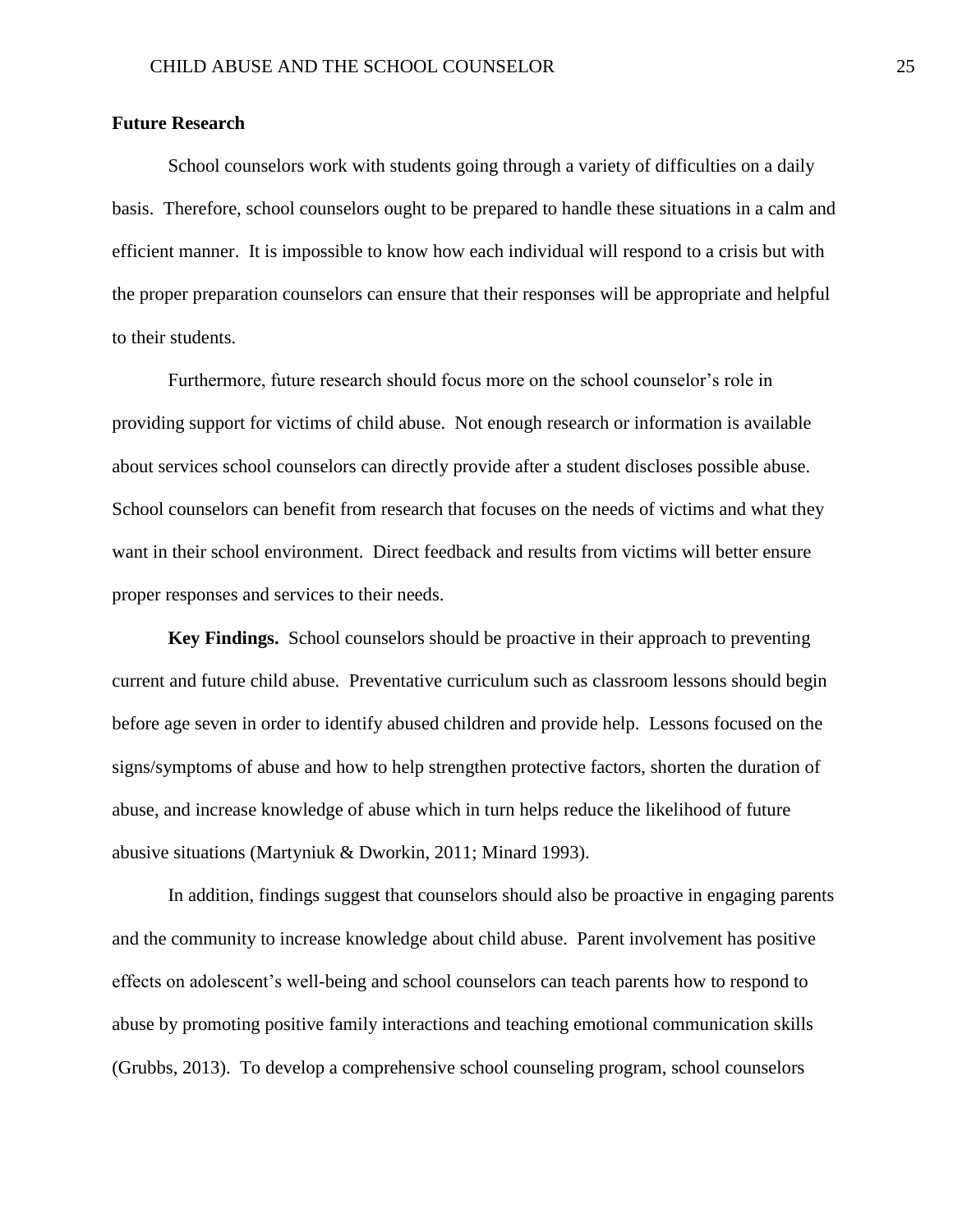must collaborate with parents and community stakeholders and provide preventative education on child abuse to ensure that more students are protected from this type of trauma.

**Implications for School Counselors**. With future research in mind, information contained in this paper is still beneficial for all school counselors but may be even more applicable to new counselors or counselors in training. New school counselors do not have as many previous experiences to fall back to on how to handle every situation. This paper provides a good framework for what to do when a student shares that they have been abused. It also discusses the services that should be provided for victims of abuse in addition to preventative and educational lessons that are applicable to all students. Being an inexperienced school counselor may be difficult and scary at times, especially if you are the only counselor in your building. But, with the proper training, education, and general framework from this paper, school counselors can be prepared to handle and prevent crisis situations.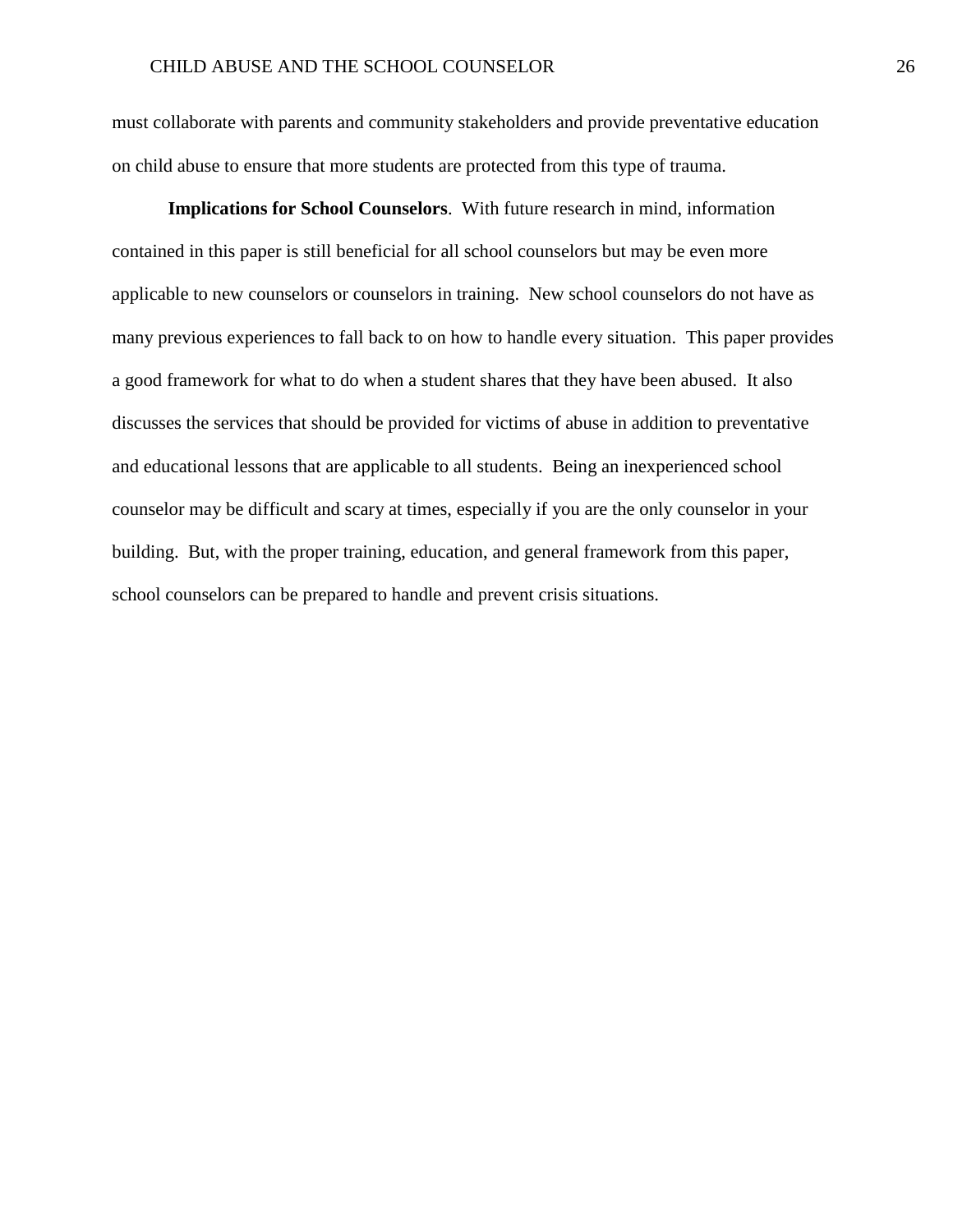#### References

- Agnew, T., Vaught, C.C., Getz, H.G., & Fortune, J. (2000). Peer group clinical supervision program fosters confidence and professionalism. *Professional School Counseling, 4*(1), 6-12.
- American Humane Association. (2013). Child abuse and neglect statistics. Retrieved from http://www.americanhumane.org/children/stop-child-abuse/fact-sheets/child-abuse-andneglect-statistics.html?referrer=https://www.google.com/.
- American School Counselor Association. (2012). *ASCA national model: A framework for school counseling programs, 3rd edition*. Alexandria, VA: ASCA.
- ASCA. (2012). ASCA school counselor competencies. *American School Counselor Association*. Retrieved from www.schoolcounselor.org/asca/media/asca/home/SCCompetencies.pdf.
- ASCA. (2015). The school counselor and child abuse and neglect prevention. *American School Counselor Association*. Retrieved from

www.schoolcounselor.org/asca/media/asca/PositionStatements/PS\_ChildAbuse.pdf.

ASCA. (2014). The school counselor and confidentiality. *American School Counselor Association*. Retrieved from

www.schoolcounselor.org/asca/media/asca/PositionStatements/PS\_Confidentiality.pdf.

- Baker, S.B., Robichaud, T.A., Dietrick, V.C., Wells, S.C., & Schreck, R.E. (2009). School counselor consultation: A pathway to advocacy, collaboration, and leadership. *Professional School Counseling, 12*(3), 200-206.
- Becker, J.V. (1994). Offenders: Characteristics and treatment. *Sexual Abuse of Children, 4*(2), 176-197.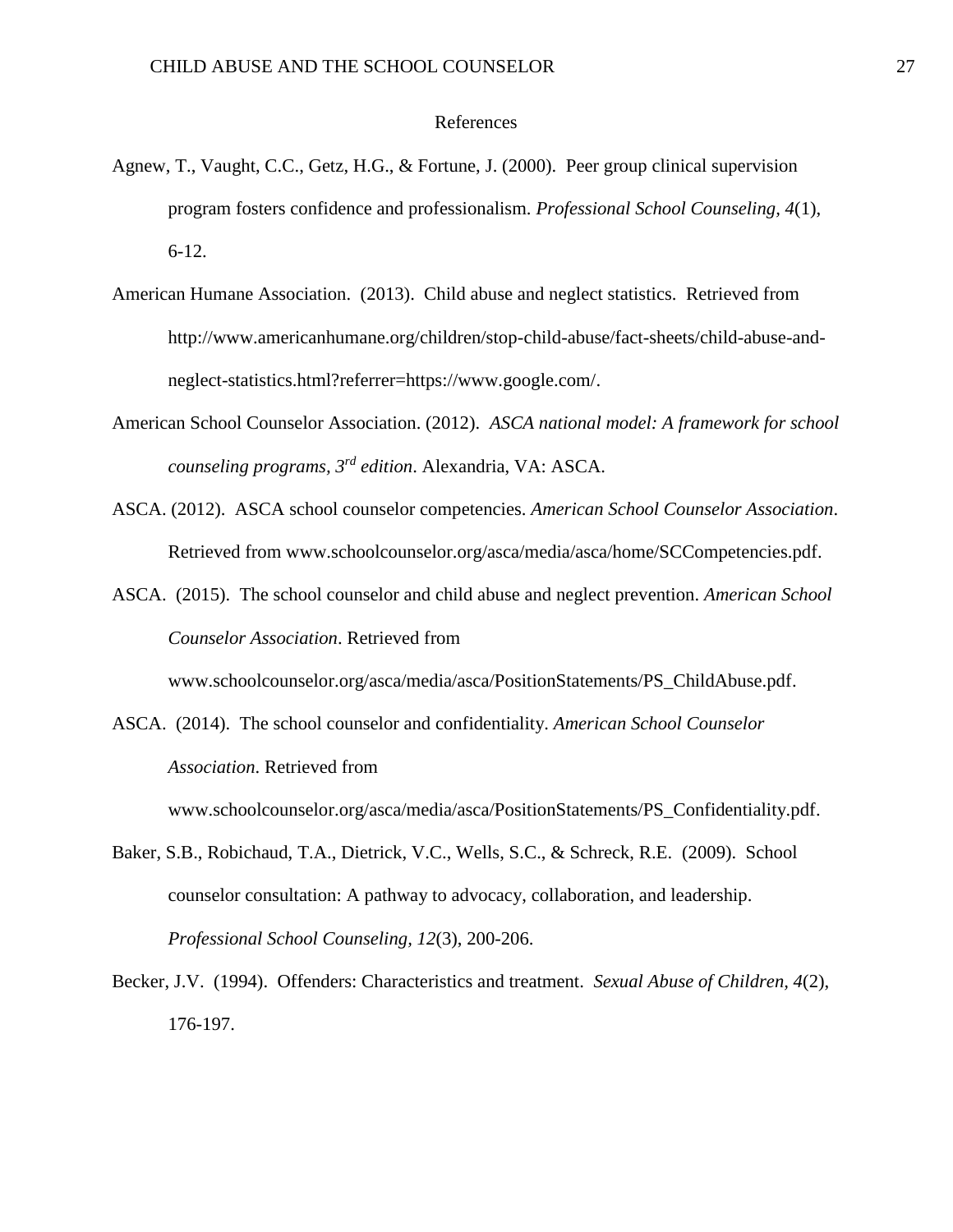- Brown, S., Brack, G., & Mullis, F. (2008). Traumatic symptoms in sexually abused children: Implications for school counselors. *Professional School Counseling, 11*(6), 368-379.
- Bryant, J.K. (2009). School counselors and child abuse reporting: A national survey. *Professional School Counseling, 12*(5), 333-342.
- Bryant, J.B., & Milsom, A. (2005). Child abuse reporting by school counselors. *Professional School Counseling, 9*(1), 63-71.
- Buser, T.J., & Buser, J.K. (2013). Helping students with emotional abuse: A critical area of competence for school counselors. *Journal of School Counseling, 11*(9), 1-45.
- Chaffin, M., Wherry, J.N., & Dykman, R. (1997). School age children coping with sexual abuse: abuse stressors and symptoms associated with four coping strategies. *Child Abuse and Neglect, 21*(2), 227-240.
- Child Help. (2012). Child abuse statistics and stats. Retrieved from https://www.childhelp.org/child-abuse-statistics/.
- Child Welfare Information Gateway. (2015). Definitions of child abuse and neglect in federal law. Retrieved from https://www.childwelfare.gov/topics/can/defining/federal/.
- Child Welfare Information Gateway. (2013). Long-term consequences of child abuse and neglect. Retrieved from

https://www.childwelfare.gov/pubpdfs/long\_term\_consequences.pdf.

- Child Welfare Information Gateway. (2013). Parenting a child who has experienced abuse or neglect. Retrieved from https://www.childwelfare.gov/pubPDFs/parenting\_CAN.pdf
- Crosson-Tower, C. (2003). *The role of educators in preventing and responding to child abuse and neglect*. Washington, D.C.: U.S. Department of Health and Human Services.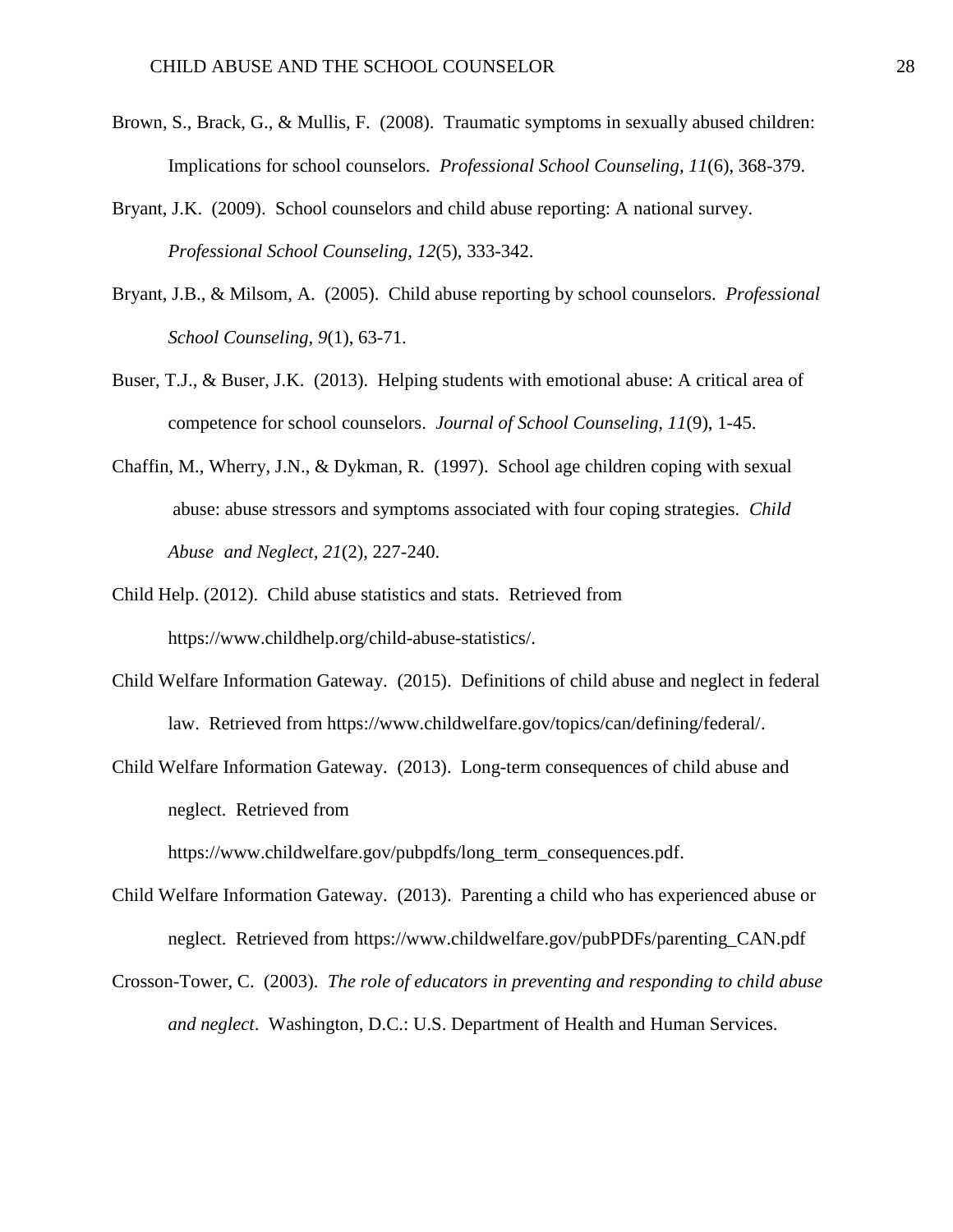- Dahir, C.A., & Stone, C.B. (2012). *The transformational school counselor, 2nd edition*. Belmont, CA: Brooks/Cole Cengage Learning.
- Daignault, I.V. & Hebert, M. (2009). Profiles of school adaptation: Social, behavioral and academic functioning in sexually abused girls. *Child Abuse & Neglect, 33*, 102-115.
- Green, E.J. (2008). Reenvisioning Jungian analytical play therapy with child sexual assault survivors. *International Journal of Play Therapy, 17*(2), 102-121.
- Grubbs, N. (2013). *School counselor-parent collaborations: Parents' perceptions of how school counselors can meet their needs* (unpublished doctoral dissertation). Georgia State University, Atlanta, GA.
- Herlihy, B., & Corey, G. (2015). *ACA ethical standards casebook, 7th edition*. Alexandria, VA: American Counseling Association.
- Herlihy, B., Gray, N., & McCollum, V. (2002). Legal and ethical issues in school counselor supervision. *Professional School Counseling, 6*(1), 55-60.
- Johnson, R., & and Shrier, D. (1985). Sexual victimization of boys: Experience at an adolescent medicine clinic. *Journal of Adolescent Health Care, 6*, 372-376.
- Kenny, M.C. (2009). Child sexual abuse prevention: Psycho-educational groups for preschoolers and their parents. *Journal for Specialists in Group Work, 34*, 24-42.
- Lazovsky, R. (2008). Maintaining confidentiality with minors: Dilemmas of school counselors. *Professional School Counseling, 11*(5), 335-346.
- Lemberger, M.E., Wachter-Morris, C.A., Clemens, E.V., & Smith, A.L. (2010). A qualitative investigation of the referral process from school counselors to mental health providers. *Journal of School Counseling, 8*(32), 1-32.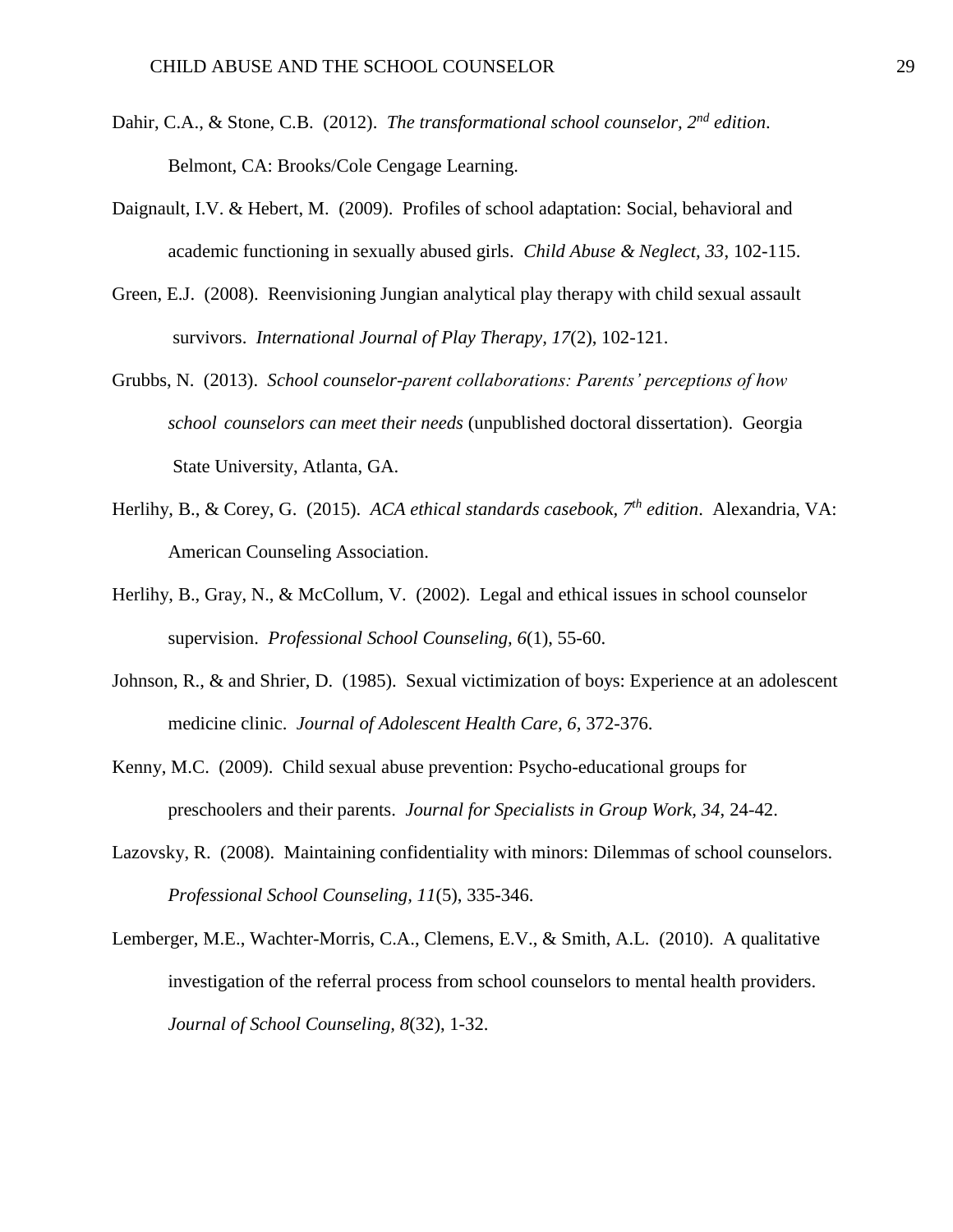- Lewin, D., & Herron, H. (2007). Signs, symptoms and risk factors: Health visitors' perspectives of child neglect. *Child Abuse Review, 16*, 93-107.
- Linton, J.M., & Deuschle, C.J. (2006). Meeting school counselors' supervision needs: Four models of group supervision. *Journal of School Counseling, 4*(6), 1-27.
- Martyniuk, H., & Dworkin, E. (2011). Child sexual abuse prevention: Programs for children. *National Sexual Violence Research Center*, 1-16.
- Mayo Clinic. (2015). *Symptoms*. Retrieved from www.mayoclinic.org/diseasesconditions/child-abuse/basics/symptoms/con-20033789.
- McMahon, M., & Patton, W. (2000). Conversations on clinical supervision: Benefits perceived by school counselors. *British Journal of Guidance and Counseling, 28*(3), 339-351.
- Mikton, C., & Butcher, A. (2009). Child maltreatment prevention: A systematic review of reviews. *Bulletin of the World Health Organization, 87*, 353-361.
- Minard, S.M. (1993). The school counselors' role in confronting child sexual abuse. *School Counselor, 41*(1), 9-15.
- Misurell, J., Springer, C., Acosta, L., Liotta, L., & Kranzler, A. (2014). Game-based cognitivebehavioral therapy individual model (GB-CBT-IM) for child sexual abuse: A preliminary outcome study. *Psychological Trauma: Theory, Research, Practice, and Policy, 6*(3), 250-258.
- Odhayani, A.A., Watson, W.J., & Watson, L. (2013). Behavioural consequences of child abuse. *Canadian Family Physician, 59*(8), 831-836.
- Otto, M.L, & Brown, R.W. (1982). The school counselor: understanding and responding to abusive families. *The School Counselor, 30*(2), 101-109.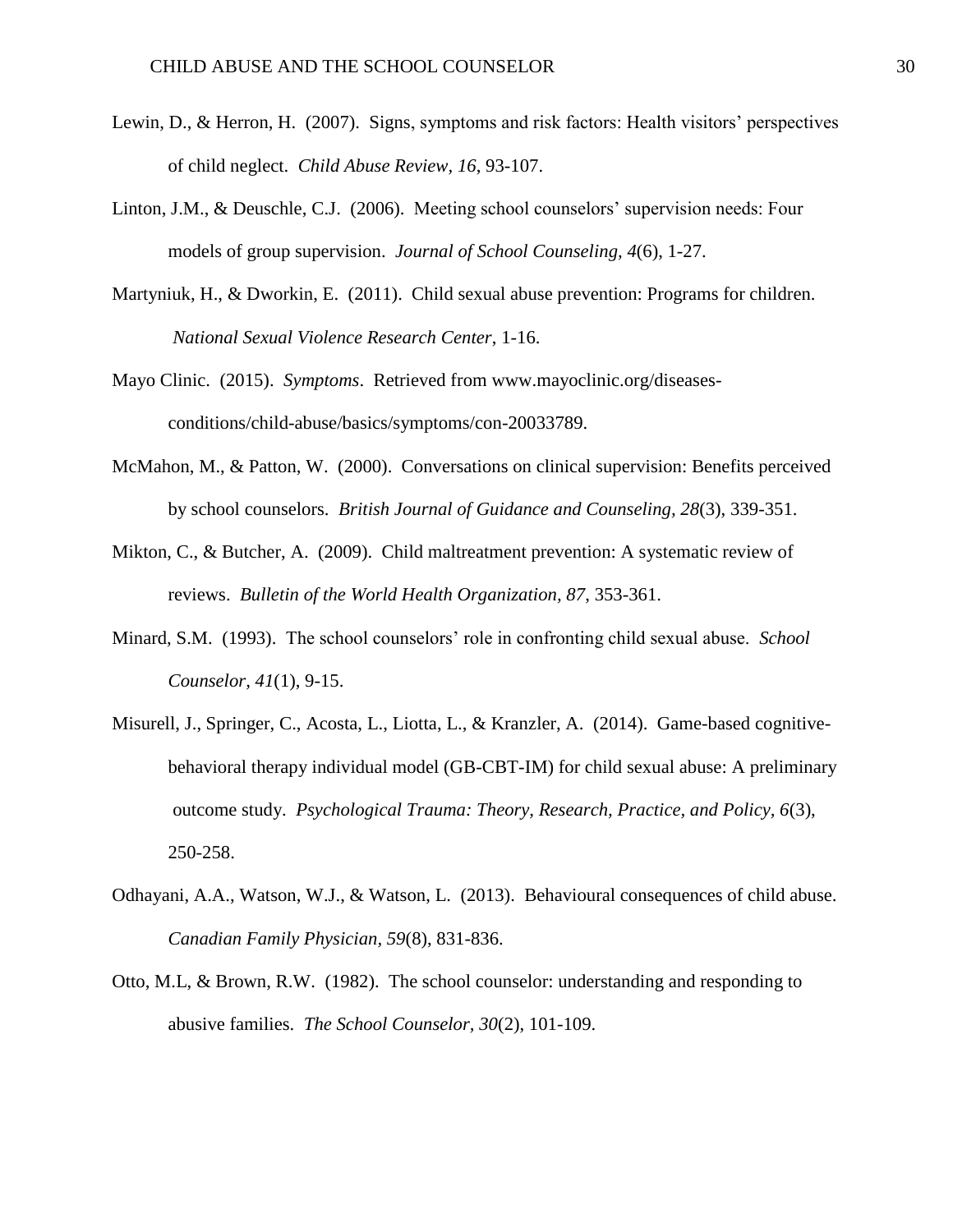- Paisley, P.O., & McMahon, G.H. (2001). School counseling for the  $21<sup>st</sup>$  century: Challenges and opportunities. *Professional School Counseling, 5*(2), 106-115.
- Schene, P.A. (1998). Past, present, and future roles of child protective services. *Protecting Children from Abuse and Neglect, 8*(1), 23-38.
- Schonbucher, V., Maier, T., Mohler-Kuo, M., Schnyder, O., & Landolt, M.A. (2014). Adolescent perspectives on social support received in the aftermath of sexual abuse: a qualitative study. *Archives of Sexual Behavior, 43*(3), 571-586.
- Scott, T.A., Burlingame, G., Starling, M., Porter, C., & Lilly, J.P. (2003). Effects of individual client-centered play therapy on sexually abused children's mood, self-concept, and social competence. *International Journal of Play Therapy, 12*(1), 7-30.
- Slade, E.P., & Wissow, L.S. (2007). The influence of childhood maltreatment on adolescent's academic performance. *Economics of Education Review, 26*(5), 604-614.
- Sommers-Flanagan, J., & Bagley, M. (2011). Seven solutions for working with parents. *American School Counseling Association*. Retrieved from www.schoolcounselor.org/magazine/blogs/january-february-2011/seven-solutions-forworking-with-parents.
- Somody, C., Henderson, P., Cook, K., & Zambrano, E. (2008). A working system of school counselor supervision. *Professional School Counseling, 12*(1), 22-33.
- Stirling, J., & Amaya-Jackson, L. (2008). Understanding the behavioral and emotional consequences of child abuse. *Pediatrics, 122*(3), 667-673.
- Studer, J.R., & Oberman, A. (2006). The use of the ASCA national model in supervision. *Professional School Counseling, 10*(1), 82-87.